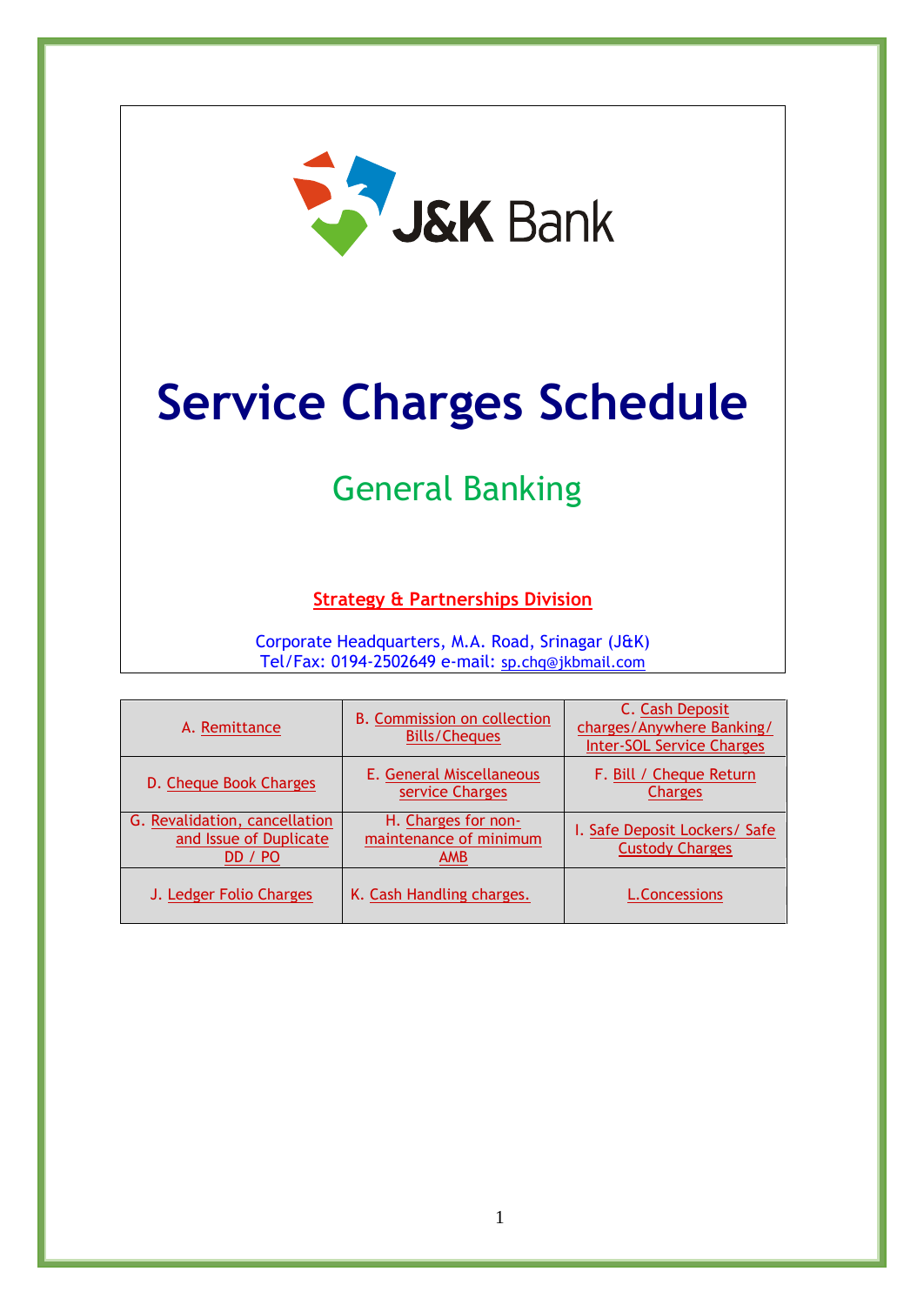### <span id="page-1-0"></span>**A:-Remittances**

|                                    |                                  | Upto ₹5000.00                 | ₹25/- plus GST               |
|------------------------------------|----------------------------------|-------------------------------|------------------------------|
|                                    |                                  | Above ₹5,000/- upto ₹10,000/- | ₹50/- Plus GST               |
|                                    | Demand Draft / Pay               |                               |                              |
| A1.1                               | Orders /Banker's                 | Above ₹10,000/- upto          | ₹3/- plus GST per ₹1000/-    |
|                                    | Cheque                           | ₹1,00,000                     | (Min.₹60/-                   |
|                                    |                                  |                               |                              |
|                                    |                                  | Above ₹1,00,000/-             | ₹2.50/- plus GST per ₹1000/- |
|                                    |                                  |                               | Min.₹500/- Max.₹2500/-       |
| <b>A2:- Electronic Remittances</b> |                                  |                               |                              |
| A2.1                               | Transfer of Funds (Inter Branch) |                               | Free                         |

#### **A3:- RTGS / NEFT Charges( Inter-Bank)**

**A3.1 For Outward RTGS Transactions only (To be auto debited from remitters' account) w.e.f. July 01, 2019**

| <b>Transaction Slab</b> | <b>Charges</b>             |
|-------------------------|----------------------------|
|                         |                            |
| ₹2.00Lakh to ₹5.00 Lakh | ₹24.50 plus Applicable GST |
| Above ₹5.00 Lakh        | ₹49.50 plus Applicable GST |

#### **A3.2 Outward NEFT Transactions (Non Cash. To be auto debited from remitters' account**

| <b>Transaction Slab</b>       | Charges                    |
|-------------------------------|----------------------------|
| Up to ₹10,000/-               | ₹2.50 plus Applicable GST  |
| Above ₹10000/- to ₹1.00 Lakh  | ₹5.00 plus Applicable GST  |
| Above ₹1.00 Lakh to 2.00 Lakh | ₹15.00 plus Applicable GST |
| Above ₹2.00 Lakh              | ₹25.00 plus Applicable GST |

#### **A3.3 Outward NEFT Transactions (On Cash from walk-in customers up to ₹ 50000/- only. To be recovered manually**

| <b>Transaction Slab</b>    | Rate of<br><b>Applicable GST</b> | <b>Charges</b> | Applicable   Total<br><b>GST</b> |       |
|----------------------------|----------------------------------|----------------|----------------------------------|-------|
| Up to ₹10,000/-            | 18%                              | ₹2.18          | ₹0.38                            | ₹2.50 |
| Above ₹10000/- to ₹50000/- | 18%                              | ₹4.66          | ₹0.84                            | ₹5.50 |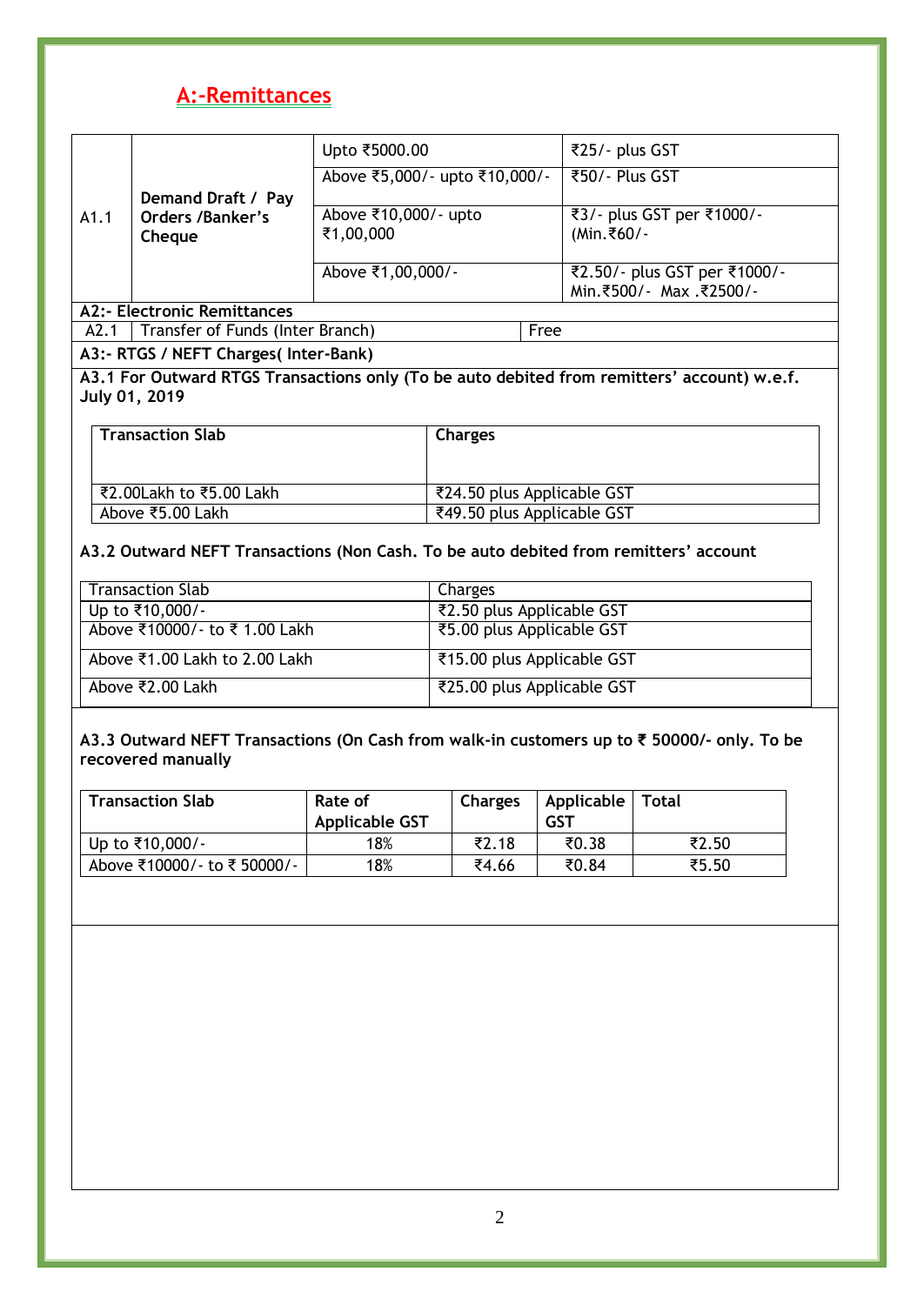**The RTGS/NEFT facility shall be provided free to the following category of account holders:** 1. Platinum Current Account. 2. Gold Current Account. 3. Cash Credit/SOD Accounts (regular) availing facility above ₹ 20 Lakh 4. J&K Bank Staff / J&K Bank Pensioners.

50% concessions on normal service charges for students in respect of issue and cancellation of Demand Drafts/ Pay Orders

Disbursement of loan proceeds by means of Account Payee PO/DD/Other transfers shall be allowed at par.

Postal/Courier Charges and out of pocket expenses like telephone, fax etc should be recovered on actual basis.

Remittances above ₹50000/- shall be effected by debit to the Account only.

**Free DD / PO facility to be provided to High End Current Accounts/Saving Bank Variants as under:**

| S.No | Variant                              | Demand Draft          | Pay Order                  |
|------|--------------------------------------|-----------------------|----------------------------|
|      | Platinum CD A/C                      | <b>Unlimited Free</b> | Up to 50 POs per month     |
| 2    | Gold CD A/C                          | ₹50 Lakh per month    | Up to 30 POs per month     |
| 3    | Premium Plus CD A/C                  | ₹ 30 Lakh per month   | Up to 25 POs per month     |
| 4    | Premium CD A/C                       | ₹ 15 Lakh per month   | Up to 15 POs per month     |
| 5.   | Pink Gold Saving Bank<br>Account     | ₹ 50 Lakh per month   | Upto 30 POs per month      |
| 6    | Pink Platinum Saving Bank<br>Account | <b>Unlimited Free</b> | <b>Unlimited Free</b>      |
|      | Pink Silver Saving Bank<br>Account   | र 10 Lakh per month   | Upto 10 POs Free per month |
| 8    | Premium Saving Bank<br>Account       | ₹ 30 Lakh per month   | Up to 25 POs per annum     |

**Concessions to Borrower Accounts**: - As a retention policy of the bank, Business Heads have been given the powers to extend the concessional rates for remittances by way of Demand Drafts / Pay Orders to the borrower accounts on case to case basis as under:

(I) ₹ 0.50 per thousand to the clients availing aggregate credit facility of ₹ 50.00 Lakh and above.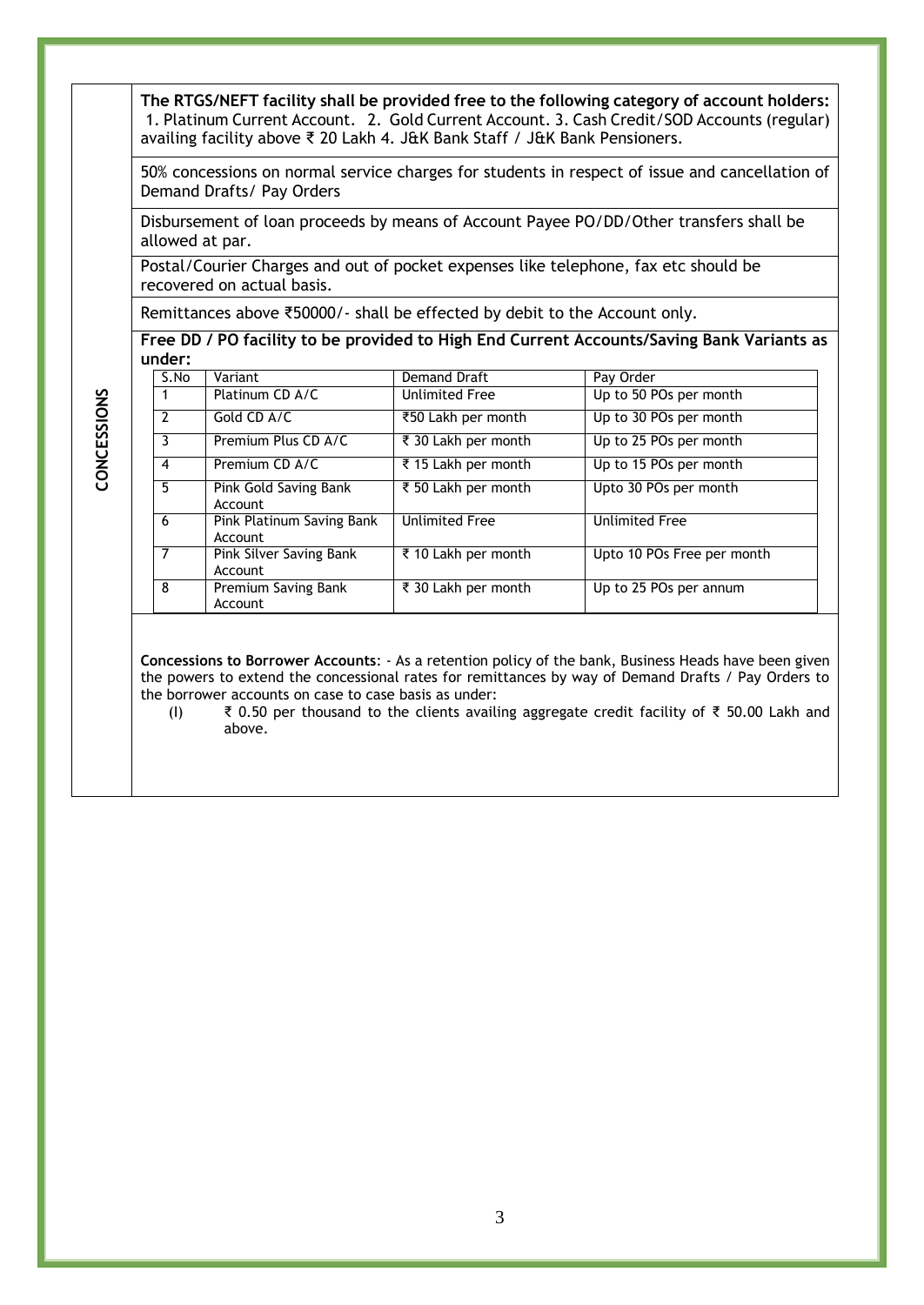## <span id="page-3-0"></span>**B:-Commission on collection Bills/Cheques**

<span id="page-3-1"></span>

|       | <b>B1:- Commission on Collection of Bills</b>                                                                                                                                                                                                                                   |  |                                           |                                               |                                                                                                                                                                                                                          |
|-------|---------------------------------------------------------------------------------------------------------------------------------------------------------------------------------------------------------------------------------------------------------------------------------|--|-------------------------------------------|-----------------------------------------------|--------------------------------------------------------------------------------------------------------------------------------------------------------------------------------------------------------------------------|
| B1.1  | Inter Bank & Inter Branch                                                                                                                                                                                                                                                       |  |                                           |                                               |                                                                                                                                                                                                                          |
|       | Bills (Demand / Usance) Inter<br>Branch/ Interbank, Charges<br>to be levied at collecting BU<br>only                                                                                                                                                                            |  | Up to ₹ 10000/-<br>Above ₹ 10000/-        | be recovered manually)<br>recovered manually) | ₹ 75/- plus applicable GST + actual out of<br>pocket expenses. (out of pocket expense to<br>₹7/- per thousand (Maximum ₹35000/-) plus<br>applicable GST + actual out of pocket<br>expenses. (out of pocket expense to be |
| B1.2  | <b>Commission on Collection of Cheques</b>                                                                                                                                                                                                                                      |  |                                           |                                               |                                                                                                                                                                                                                          |
| a.    | Inter Business Unit (Within J&K Bank Business units)                                                                                                                                                                                                                            |  | Not Applicable as 100%<br>branches on CBS |                                               |                                                                                                                                                                                                                          |
|       | Collection of Cheque/ DD/ PO at any<br>of our Branch drawn on other bank                                                                                                                                                                                                        |  | Up to ₹ 500/-                             |                                               | ₹ 50 plus applicable GST<br>per instrument                                                                                                                                                                               |
| b.    | (which cannot be realized through<br>Clearing Mechanism) for credit to the<br>account of the beneficiary<br>maintaining his / her account at any<br>branch of J&K Bank.                                                                                                         |  |                                           | ₹ 501/- to ₹ 10000/-                          | ₹150 plus applicable GST<br>per Instrument.                                                                                                                                                                              |
|       |                                                                                                                                                                                                                                                                                 |  |                                           | ₹ 10001/- and above                           | ₹250 plus applicable GST<br>per Instrument.                                                                                                                                                                              |
| Note: | Within same Centre/clearing Zone and at speed clearing centers:                                                                                                                                                                                                                 |  |                                           |                                               | Free                                                                                                                                                                                                                     |
|       | The above facility should be provided free of charge to Platinum, Gold, Premium Plus Current<br>Accounts and those cash credit accounts availing limit above or equal to ₹ 20.00 Lakh.<br>(Charges to be waived manually, message with regard to eligibility will be displayed) |  |                                           |                                               |                                                                                                                                                                                                                          |
|       | Cheques cleared through Clearing Mechanism: Free                                                                                                                                                                                                                                |  |                                           |                                               |                                                                                                                                                                                                                          |
|       | Government Cheques which are paid by treasuries and are not realized through Clearing<br>Mechanism to be treated as Demand Bill for charges                                                                                                                                     |  |                                           |                                               |                                                                                                                                                                                                                          |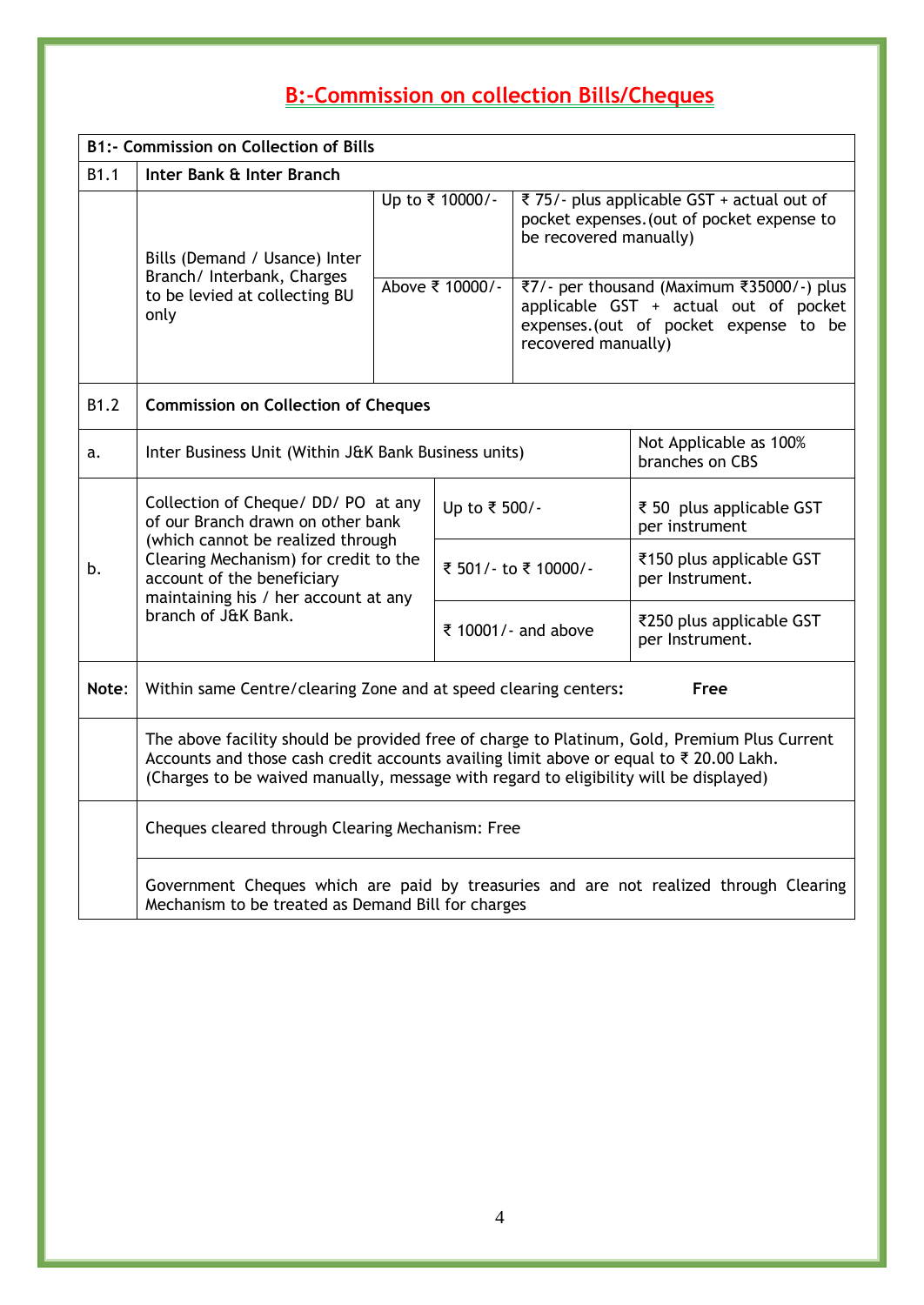### **C:-Cash Deposit Transactions/Anywhere Banking/Inter-Sol**

#### **Charges**

*\* NO INTER SOL CASH DEPOSIT CHARGES FOR DEPOSITING CASH IN RD, CHILD CARE, TERM LOAN AND ANY TYPE OF NPA ACCOUNTS*

(Deposit of cash free of charges within the overall Daily limit would include both

|        | Base and Non-Base Branch)                                                                                                      |                                                                                                                                                             |                                                                                                                                                                                                                                   |  |  |
|--------|--------------------------------------------------------------------------------------------------------------------------------|-------------------------------------------------------------------------------------------------------------------------------------------------------------|-----------------------------------------------------------------------------------------------------------------------------------------------------------------------------------------------------------------------------------|--|--|
| S NO.  | <b>ITEM</b>                                                                                                                    | <b>BASE BRANCH</b>                                                                                                                                          | <b>NON BASE BRANCH</b>                                                                                                                                                                                                            |  |  |
|        | ALL SAVINGS BANK VARIANTS (Excluding Financial Inclusion accounts like BSBD & Small Accounts,<br>govt/govt employee accounts). |                                                                                                                                                             |                                                                                                                                                                                                                                   |  |  |
| C1.0   | Charges on Cash<br><b>Transactions</b>                                                                                         | Both Base BU and Non Base BU                                                                                                                                |                                                                                                                                                                                                                                   |  |  |
|        |                                                                                                                                | <i>*</i> Charges<br>based<br>on.<br>number of transactions<br>per month                                                                                     | *Charges based on amount per<br>account per day                                                                                                                                                                                   |  |  |
| C1.0.1 | Charges                                                                                                                        | Upto 3 transactions: Free<br>Above 3 transactions: Rs 2<br>per thousand + GST or<br>part thereof. Minumum<br><b>GST</b><br>$Rs$ 50 +<br>per<br>transaction. | Upto Rs 1 lakh: Free<br>Above Rs 1 lakh : Rs $2 + GST$ per<br>thousand or part thereof. Minimum<br>$Rs$ 200 + GST per transaction.<br>Maximum Limit for depositing cash<br>at non base BU is Rs.500,000/- per<br>day per account. |  |  |

\* whichever is higher and applicable i.e suppose a customer deposits Rs 1.10 lakhs as a first cash transaction in a month, charges based on amount shall qualify and will be charges Rs 200 + GST.

### **For Pink Saving Bank Variants for Women**

| C1.1 | Pink Gold Saving Scheme for  <br>Women          | Free                                               | Up to Rs.3 Lakh or 3 transactions:<br>Free   |
|------|-------------------------------------------------|----------------------------------------------------|----------------------------------------------|
| C1.2 | <b>Pink Platinum Saving</b><br>Scheme for Women | Free                                               | Up to Rs. 10 Lakh or 5 transactions:<br>Free |
| C1.3 | Pink Silver Saving Scheme<br>for Women          | Up to Rs.10 Lakh or 5 transactions per month: Free |                                              |

#### **CASH DEPOSIT TRANSACTIONS: CURRENT ACCOUNT /CASH CREDIT ACCOUNTS/SOD ACCOUNTS**  (Excluding Alternate channel transactions like CDMs).

 $\div$  CC Accounts/SOD Accounts availing facility but having average utilization of less than 60%<sup>##</sup> will be given facilities at par with Basic Current Account.

## To be calculated for preceding Quarter.

| SNO.                                                                           | <b>ITEM</b>                                                                                                     | <b>BASE BRANCH</b>                           | <b>NON BASE BRANCH</b>                                                                      |
|--------------------------------------------------------------------------------|-----------------------------------------------------------------------------------------------------------------|----------------------------------------------|---------------------------------------------------------------------------------------------|
|                                                                                |                                                                                                                 |                                              |                                                                                             |
| $\triangleright$ Basic Current Account &<br>Grameen Current Account.<br>C1.0.2 | <b>FREE:</b> Up to Rs.100000/- per day subject to maximum of three<br>transactions per day. (Current/ CC / SOD) |                                              |                                                                                             |
|                                                                                | > Cash Credit Accounts/SOD<br>Account availing facility up<br>to Rs. 10.00 Lakh                                 | Beyond Rs. 100000/- per<br>day or three free | Beyond Rs.100000/- per day or<br>three free transactions: Rs.3.00<br>per Rs.1000/- plus GST |
|                                                                                |                                                                                                                 |                                              |                                                                                             |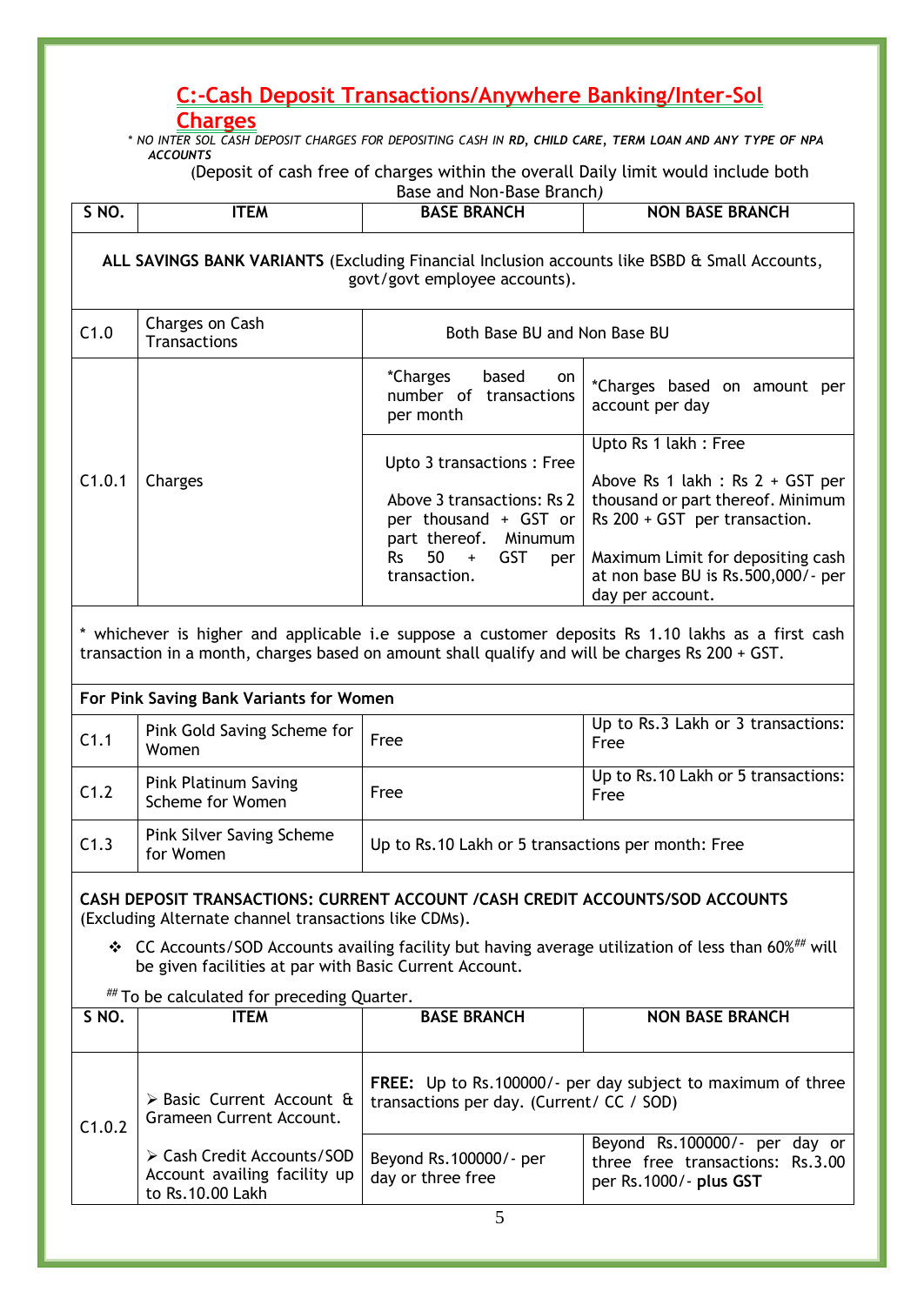|        |                                                                                                                                                  | transactions: Rs.0.75 per<br>Rs.1000 plus GST                                                                                                                          | $\checkmark$ Minimum<br>Rs.50/-<br>per<br>transaction plus GST.                                                                                                                  |  |
|--------|--------------------------------------------------------------------------------------------------------------------------------------------------|------------------------------------------------------------------------------------------------------------------------------------------------------------------------|----------------------------------------------------------------------------------------------------------------------------------------------------------------------------------|--|
|        |                                                                                                                                                  | $\checkmark$ Minimum Rs.50/- plus<br>GST.<br>$\checkmark$ Maximum Rs. 20000/- plus<br><b>GST</b>                                                                       | Maximum Limit for depositing<br>cash at non base branch is<br>Rs.500,000/- per day per account.                                                                                  |  |
| S NO.  | <b>ITEM</b>                                                                                                                                      | <b>BASE BRANCH</b>                                                                                                                                                     | <b>NON BASE BRANCH</b>                                                                                                                                                           |  |
|        |                                                                                                                                                  | transactions per day. (Current/CC / SOD)                                                                                                                               | FREE: Up to Rs.200000/- per day subject to maximum of three                                                                                                                      |  |
|        | Current<br>$\triangleright$ Premium<br>Account.                                                                                                  | For Current Account: Post<br>Rs.200000/- per day or<br>three free transactions:<br>Rs.0.75 per Rs.1000 plus<br>GST.                                                    | For<br>Post<br>Current<br>Account:<br>Rs.200000/- per day or three free<br>transactions:<br>Rs.3.00<br>per<br>Rs.1000/- plus GST                                                 |  |
| C1.0.3 | > CC / SOD Accounts availing<br>facility above Rs.10.00<br>Lakh $\hat{a}$ up to Rs. 30.00<br>Lakh and having average<br>utilization of more than | <b>CC/ SOD:</b> Total deposits in<br>a calendar month should<br>not be more than the<br>sanction limit, post which<br>charges will be Rs. 0.75 per<br>Rs.1000 plus GST | CC/ SOD: Total deposits in a<br>calendar month should not be<br>more than the sanction limit, post<br>which charges will be Rs.3.00 per<br>Rs.1000 plus GST                      |  |
|        | 60%.                                                                                                                                             | $\checkmark$ Minimum Rs.50/- plus<br>GST.<br>$\checkmark$ Maximum Rs.20000/-<br>plus GST                                                                               | $\checkmark$ Minimum<br>Rs.50/-<br>per<br>transaction plus GST<br>$\checkmark$ Maximum Limit for depositing<br>cash at non base branch is<br>Rs.500,000/- per day per account.   |  |
|        | <b>Premium Plus Current</b><br>Account                                                                                                           | FREE: Up to Rs.300000/- per day subject to maximum of three<br>transactions per day.                                                                                   |                                                                                                                                                                                  |  |
| C1.0.4 |                                                                                                                                                  | Beyond Rs. 300000/- per<br>day or three free<br>transactions: Rs.0.75 per<br>Rs.1000 plus GST                                                                          | Beyond Rs.300000/- per day or<br>three free transactions: Rs.3.00<br>per Rs.1000/- plus GST                                                                                      |  |
|        |                                                                                                                                                  | $\checkmark$ Minimum Rs.50/- plus<br>GST.<br>$\checkmark$ Maximum Rs. 20000/-<br>plus GST                                                                              | $\checkmark$ Minimum<br>Rs.50/-<br>per<br>transaction plus GST.<br>$\checkmark$ Maximum Limit for depositing<br>cash at non base branch is<br>Rs.500,000/- per day per account.  |  |
|        |                                                                                                                                                  | transactions per day.                                                                                                                                                  | FREE: Up to Rs.500000/- per day subject to maximum of three                                                                                                                      |  |
| C1.0.5 | <b>Gold Current Account</b>                                                                                                                      | Beyond Rs.500000/- per day<br>or three free transactions:<br>Rs.0.75 per Rs.1000 plus<br><b>GST</b>                                                                    | Beyond Rs.500000/- per day or<br>three free transactions: Rs.3.00<br>per Rs.1000/- plus GST                                                                                      |  |
|        |                                                                                                                                                  | $\checkmark$ Minimum Rs.50/- plus<br>GST.<br>$\checkmark$ Maximum Rs. 20000/-<br>plus GST                                                                              | $\checkmark$ Minimum<br>Rs.50/-<br>per<br>transaction plus GST.<br>$\checkmark$ Maximum Limit for depositing<br>cash at non base branch is<br>Rs.500, 000/- per day per account. |  |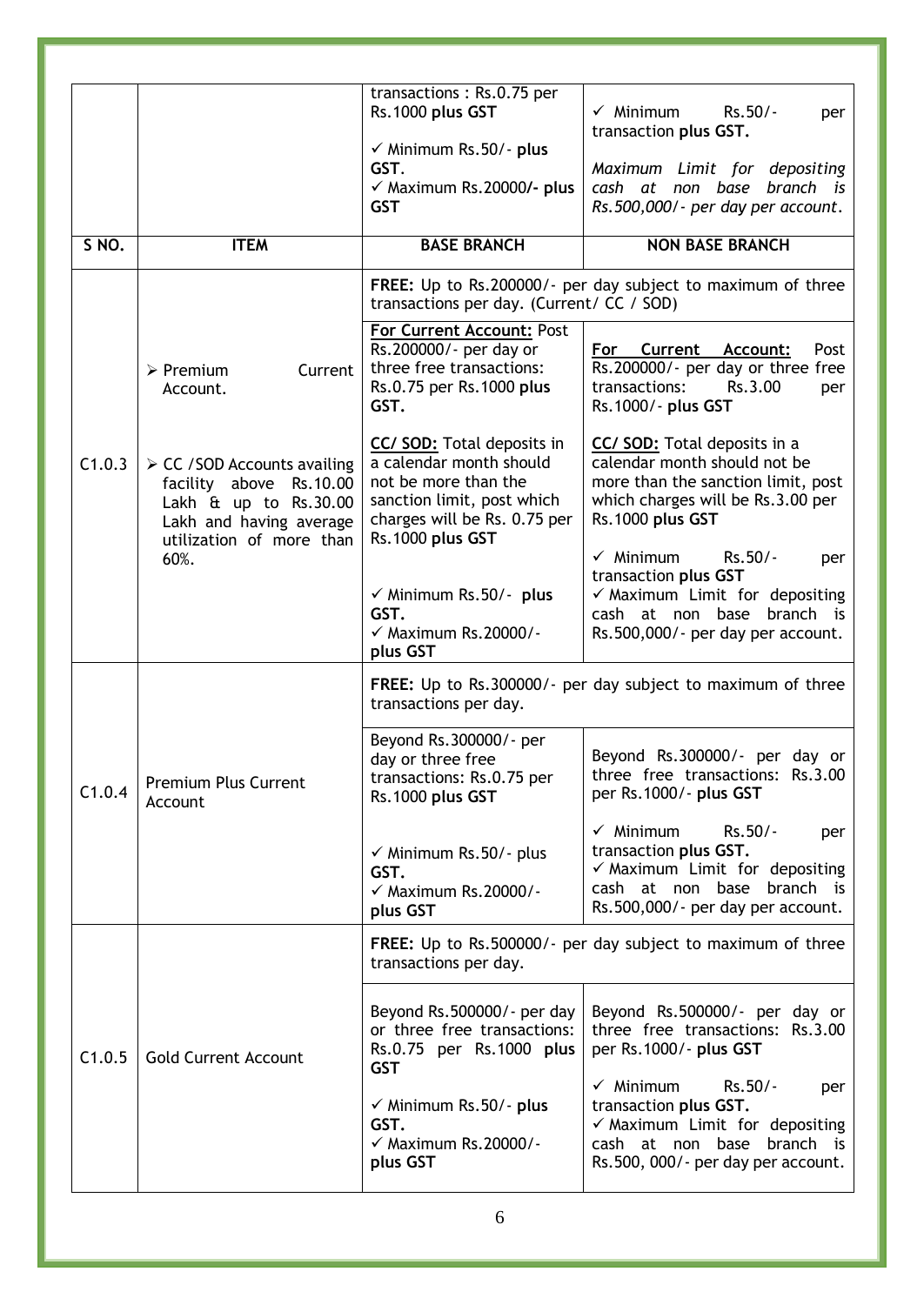| <b>S NO.</b> | <b>ITEM</b>                                                                                                                                                                                                                                                                                                                                                                                                                                               | <b>BASE BRANCH</b>                                                                                                                                                                                                                                                                                                                                                                                                      | <b>NON BASE BRANCH</b>                                                                                                                                                                                                                                                                                                                                                                                                                                                                                                |
|--------------|-----------------------------------------------------------------------------------------------------------------------------------------------------------------------------------------------------------------------------------------------------------------------------------------------------------------------------------------------------------------------------------------------------------------------------------------------------------|-------------------------------------------------------------------------------------------------------------------------------------------------------------------------------------------------------------------------------------------------------------------------------------------------------------------------------------------------------------------------------------------------------------------------|-----------------------------------------------------------------------------------------------------------------------------------------------------------------------------------------------------------------------------------------------------------------------------------------------------------------------------------------------------------------------------------------------------------------------------------------------------------------------------------------------------------------------|
| C1.0.6       | Current<br>Platinum<br>$\bullet$<br>Account.<br>CC/SOD<br>Accounts<br>$\bullet$<br>availing facility above<br>Rs.30.00<br>Lakh<br>and<br>having<br>average<br>utilization of more than<br>60%.<br>Account<br>holders<br>who<br>$\bullet$<br>have aggregate<br>term<br>deposit of Rs.20.00 Lakh<br>with the B/Us. The<br>deposits should be at<br>least six months old.<br><b>Gold Current Accounts in</b><br>$\bullet$<br>of Petrol<br>the name<br>Pumps. | transactions per day. (Current/ CC / SOD)<br>For current Accounts: Post<br>Rs. 10.00 Lakh or three<br>Transactions Rs. 0.75 per<br>Rs.1000 plus GST<br>CC/ SOD: Total deposits in<br>a calendar month should<br>not be more than the<br>sanction limit, post which<br>charges will be Rs. 0.75 per<br>Rs.1000 plus GST<br>$\checkmark$ Minimum Rs.50/- plus<br>GST.<br>Maximum Rs.20000/-plus<br><b>GST</b>             | <b>FREE</b><br>Up to Rs.1000000/- per day subject to maximum of three<br>For Current Accounts: Post Rs.<br>10.00 Lakh or three Transactions<br>Rs.3.00 per Rs.1000/- plus GST<br>CC/ SOD: Total deposits in a<br>calendar month should not be<br>more than the sanction limit, post<br>which charges will be Rs. 3.00 per<br>Rs.1000 plus GST<br>$\checkmark$ Minimum<br>$Rs.50/-$<br>per<br>transaction plus GST.<br>Maximum Limit for depositing<br>cash at non base branch is<br>Rs.500,000/- per day per account. |
| C1.2         | Cash Payment to Drawer                                                                                                                                                                                                                                                                                                                                                                                                                                    | For General SB, General<br>Salary accounts:<br>Limit Rs 5 lakh per day.<br>For accounts vis-vis Deluxe<br>SB, Deluxe Salary, Variants<br>JKU"<br>of<br>"Saving<br>for<br>universities,<br>variants<br>of<br>"saving JKP" for police,<br>pink Gold saving scheme for<br>women,<br>pink<br>platinum<br>saving scheme for women :<br>Limit Rs 10 lakh per day.<br>Current/cash<br>For<br>credit/SOD accounts :<br>No limit | For General SB account:<br>Limit Rs 1 lakh per day.<br>For General Salary accounts:<br>Limit Rs 1.5 lakh per day.<br>For accounts vis-vis Deluxe SB,<br>Deluxe Salary, Variants of "Saving<br>JKU" for universities, variants of<br>"saving JKP" for police, pink Gold<br>saving scheme for women, pink<br>platinum<br>saving<br>scheme<br>for<br>women, Current, cash credit, SOD<br>accounts:<br>Limit Rs 2 lakh per day.                                                                                           |
| C1.3         | Cash Payment to Third Party.                                                                                                                                                                                                                                                                                                                                                                                                                              |                                                                                                                                                                                                                                                                                                                                                                                                                         | Maximum Limit Rs. 50000/-                                                                                                                                                                                                                                                                                                                                                                                                                                                                                             |
| C1.4         | Transfer Transaction done at<br>a non-base branch involving<br>funds transfer between two<br>non-base<br>branches.<br>(Erstwhile called as Third<br><b>Branch Transaction)</b>                                                                                                                                                                                                                                                                            | N/A                                                                                                                                                                                                                                                                                                                                                                                                                     | Free<br>Limit Rs.10.00 Lakh per day per<br>account.                                                                                                                                                                                                                                                                                                                                                                                                                                                                   |
| C1.5         | Transfer<br>Transaction<br>for<br>Remittances like DD / PO<br>/RTGS / NEFT.                                                                                                                                                                                                                                                                                                                                                                               | <b>Refer A</b>                                                                                                                                                                                                                                                                                                                                                                                                          | Same as for DD / PO / RTGS / NEFT<br>made at base branch.<br>Limit Rs. 10.00 Lakh per day per<br>account                                                                                                                                                                                                                                                                                                                                                                                                              |
| C1.6         | Transaction<br>for<br>Cash<br>Remittances like DD / PO<br>/RTGS / NEFT.                                                                                                                                                                                                                                                                                                                                                                                   | <b>Refer A</b>                                                                                                                                                                                                                                                                                                                                                                                                          | ** Same charges as for DD / PO /<br>RTGS / NEFT made at base branch.<br>Limit Rs. 0.50 Lakh per day                                                                                                                                                                                                                                                                                                                                                                                                                   |
| C1.7         | Collection Cheques/ DDs/ Pay<br>Orders drawn on other banks<br>for credit to the account of                                                                                                                                                                                                                                                                                                                                                               | **Not Applicable at Base<br><b>Branch</b>                                                                                                                                                                                                                                                                                                                                                                               | up to Rs. 500: Rs. 20 plus GST<br>Rs.501 - Rs.10000:Rs. 50 plus<br><b>GST</b>                                                                                                                                                                                                                                                                                                                                                                                                                                         |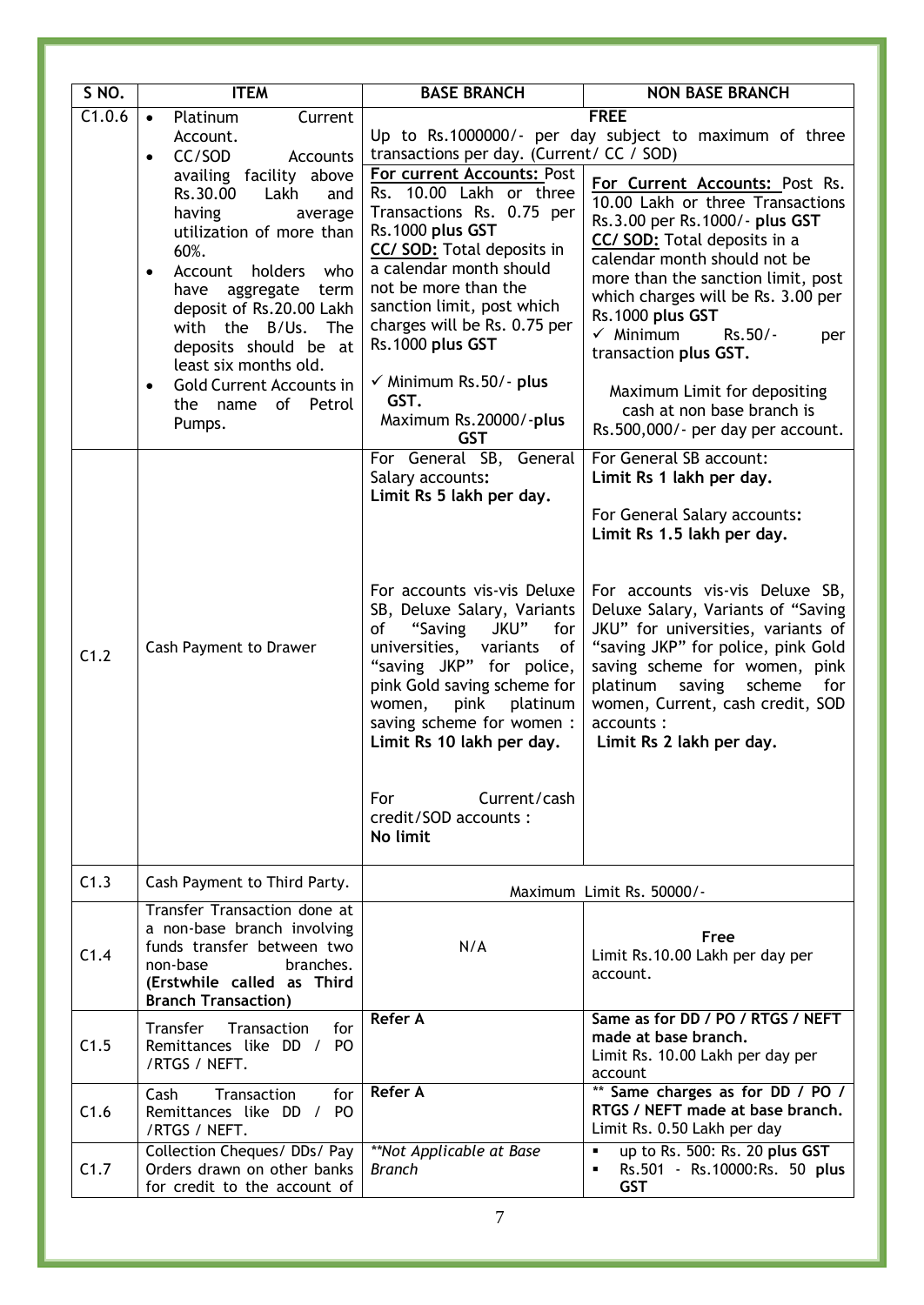|      | the beneficiary maintaining           |                                      | Rs.100<br>Rs.10001 - Rs.1 Lakh:             |
|------|---------------------------------------|--------------------------------------|---------------------------------------------|
|      | his / her account at remote           |                                      | plus GST                                    |
|      | located<br>outside<br>branch          |                                      | Rs.150<br>Rs. Above Rs.1 lakh:              |
|      | clearing center.                      |                                      | plus GST                                    |
|      |                                       |                                      | Platinum, Gold, Premium Plus                |
|      |                                       |                                      | Current Accounts and<br>Cash                |
|      |                                       |                                      | credit accounts availing limit              |
|      |                                       |                                      | above Rs. 20.00 Lakh: Free                  |
|      |                                       |                                      | Collection by way of clearing /             |
|      |                                       |                                      | speed clearing /<br>National                |
|      |                                       |                                      | Clearing / CTS : Free                       |
|      | Transfer<br>for<br><b>Transaction</b> | CDR up to Rs. 9999.00:<br>✓          | CDR up to Rs. 9999.00: Rs. 50/-<br>✓        |
|      | Issuing Call Deposit Receipt.         | Rs. 20/- plus GST per CDR            | plus GST per CDR                            |
| C1.8 |                                       |                                      |                                             |
|      |                                       | $\checkmark$ CDR of Rs. 10000.00 and | $\checkmark$ CDR of Rs. 10000.00 and above: |
|      |                                       | above: Free                          | Free                                        |
| C1.9 | Cash Transaction for Issuing          | Rs. 30/- plus GST per CDR.           | Rs. 75/- plus GST per CDR.                  |
|      | Call Deposit Receipt.                 | Limit Rs. 0.50 Lakh per day.         | Limit Rs. 0.50 Lakh per day.                |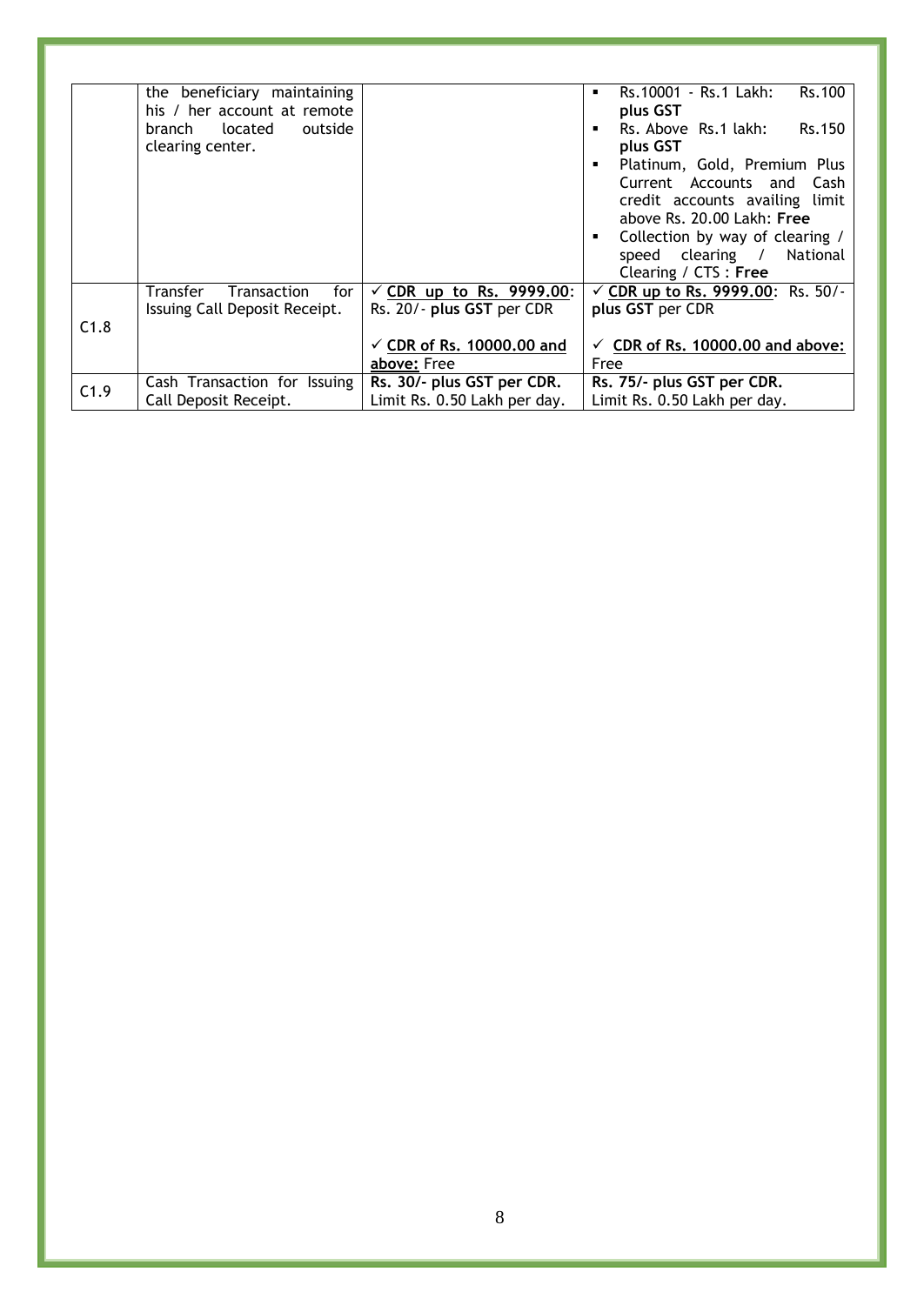## <span id="page-8-1"></span>**D:-Cheque Book Charges**

<span id="page-8-0"></span>

|                    |                                                                                   | ₹4/- plus GST per cheque leaf for SB Accounts.                       |    |  |  |  |
|--------------------|-----------------------------------------------------------------------------------|----------------------------------------------------------------------|----|--|--|--|
| D <sub>1</sub>     |                                                                                   | ₹3/- plus GST per cheque leaf for Basic Current Accounts, Grameen    |    |  |  |  |
|                    | Charges                                                                           | Current Accounts, Cash Credit Accounts & SOD Accounts.               |    |  |  |  |
|                    |                                                                                   | ₹ 2/- plus GST for higher Current Account Variants.                  |    |  |  |  |
| D <sub>2</sub>     | Free cheque leaves per year                                                       |                                                                      |    |  |  |  |
| D2.1               |                                                                                   | Savings Bank Account (All variants excluding BSBDA & Small Accounts) | 20 |  |  |  |
| D2.2               | <b>Basic Current Account</b>                                                      |                                                                      | 50 |  |  |  |
| D2.3               | 150<br><b>Premium Current Account</b>                                             |                                                                      |    |  |  |  |
| D <sub>2</sub> .4  | Premium Plus Current Account<br>200                                               |                                                                      |    |  |  |  |
| D2.5               | <b>Gold Current Account</b><br>300                                                |                                                                      |    |  |  |  |
| D <sub>2</sub> .6  | Unlimited<br><b>Platinum Current Account</b>                                      |                                                                      |    |  |  |  |
| D <sub>2</sub> .7  | Borrowal Accounts with limits up to ₹10.00 lakhs/ Pink Silver Saving Salary<br>50 |                                                                      |    |  |  |  |
|                    | Scheme                                                                            |                                                                      |    |  |  |  |
| D <sub>2</sub> .8  | 100<br>Borrowal Accounts with limits above ₹10.00 lakhs                           |                                                                      |    |  |  |  |
| D <sub>2.9</sub>   | Pink Gold Saving Scheme for Women/Premium Saving Bank Scheme<br>200               |                                                                      |    |  |  |  |
| D <sub>2</sub> .10 | Unlimited<br>Pink Platinum Saving Scheme for Women                                |                                                                      |    |  |  |  |
| D2.11              | 25<br>Senior Citizens & Differently abled persons                                 |                                                                      |    |  |  |  |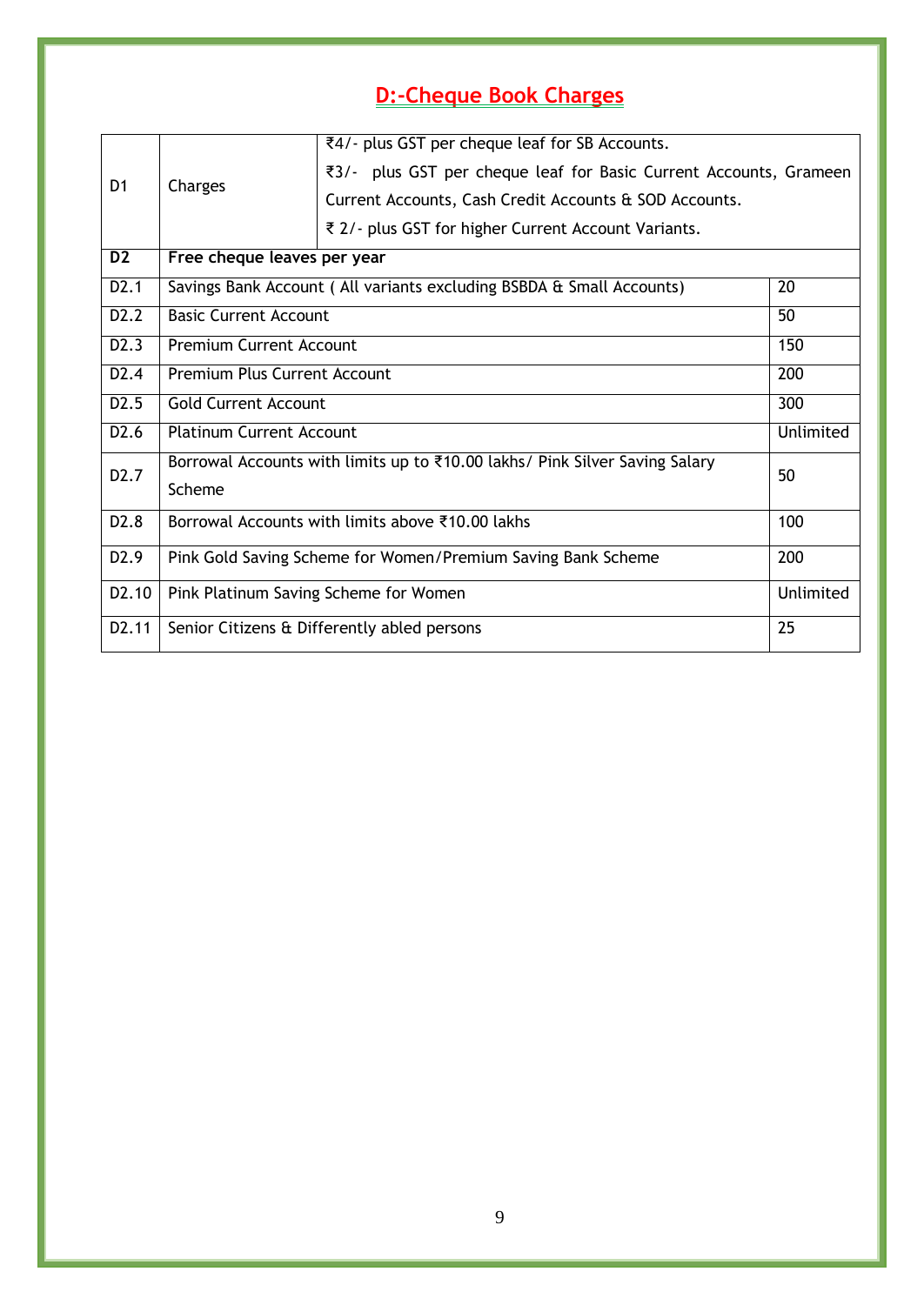## **E:-General Miscellaneous service Charges**

| E1              | <b>Closure Of Account</b><br>Saving Account<br><b>Current Account</b>                                                                                                           | Saving Account*<br>Upto 14 days of opening: NIL<br>After 14 days: ₹150/- plus GST<br><b>Current Account</b><br>Upto 14 days of opening: NIL<br>After 14 days: ₹300/- Plus GST<br>No charges shall be levied in case account is closed<br>Owing to the Death of the account holder<br>*Excluding Basic Savings Bank Deposit Account,<br>Pradhan Mantri Jan Dhan Yojna & Small Accounts<br>opened under Financial Inclusion |  |
|-----------------|---------------------------------------------------------------------------------------------------------------------------------------------------------------------------------|---------------------------------------------------------------------------------------------------------------------------------------------------------------------------------------------------------------------------------------------------------------------------------------------------------------------------------------------------------------------------------------------------------------------------|--|
| <b>NOTES</b>    | of opening.                                                                                                                                                                     | 1. No Charges to be levied for closure of account beyond one year from the date                                                                                                                                                                                                                                                                                                                                           |  |
| E <sub>2</sub>  | Addition / deletion of names<br>in joint accounts/ changes in<br>operational instructions                                                                                       | Free                                                                                                                                                                                                                                                                                                                                                                                                                      |  |
| E3              | Addition of Nomination not<br>previously done                                                                                                                                   | Free                                                                                                                                                                                                                                                                                                                                                                                                                      |  |
| E4              | Allowing operation in account<br>through Power of Attorney<br>/Mandate holder                                                                                                   | ₹ 200/- plus GST per A/c                                                                                                                                                                                                                                                                                                                                                                                                  |  |
| E5              | Authorized<br>Change<br>of<br>Signatory<br>including reconstitution of<br>account                                                                                               | ₹ 100/- plus GST for every change                                                                                                                                                                                                                                                                                                                                                                                         |  |
| E6              | For saving Bank Account cash<br>withdrawals from over the<br>counter either by cheque or<br>otherwise                                                                           | Upto 4 transactions per month : Free<br>Above 4 transactions per month: $Rs$ 50 + GST per<br>cash withdrawal transaction.<br>Note: For Pink Gold / Platinum Saving A/Cs:<br>Maximum 5 withdrawals per month, thereafter<br>Rs.20/- plus GST per withdrawal                                                                                                                                                                |  |
| E7              | Loss of complete Cheque<br>book and surrender of unused<br>cheque leaves (Above 50% of<br>unused<br>leaves)<br>Saving<br><b>Bank</b><br>A/C<br>Current/Overdraft/Cash<br>credit | NIL                                                                                                                                                                                                                                                                                                                                                                                                                       |  |
| E8              | Issuance of TDS certificate                                                                                                                                                     | Free                                                                                                                                                                                                                                                                                                                                                                                                                      |  |
| E9              | Issue of Duplicate Deposit<br>Receipt                                                                                                                                           | ₹50/- Plus GST                                                                                                                                                                                                                                                                                                                                                                                                            |  |
| E <sub>10</sub> | Postage<br>(a) Ordinary<br>(b) Registered Post/Speed<br>Post/ Courier                                                                                                           | Actual Expenditure (Minimum ₹20/- Plus GST)<br>Actual Expenditure (Minimum ₹50/- Plus GST)                                                                                                                                                                                                                                                                                                                                |  |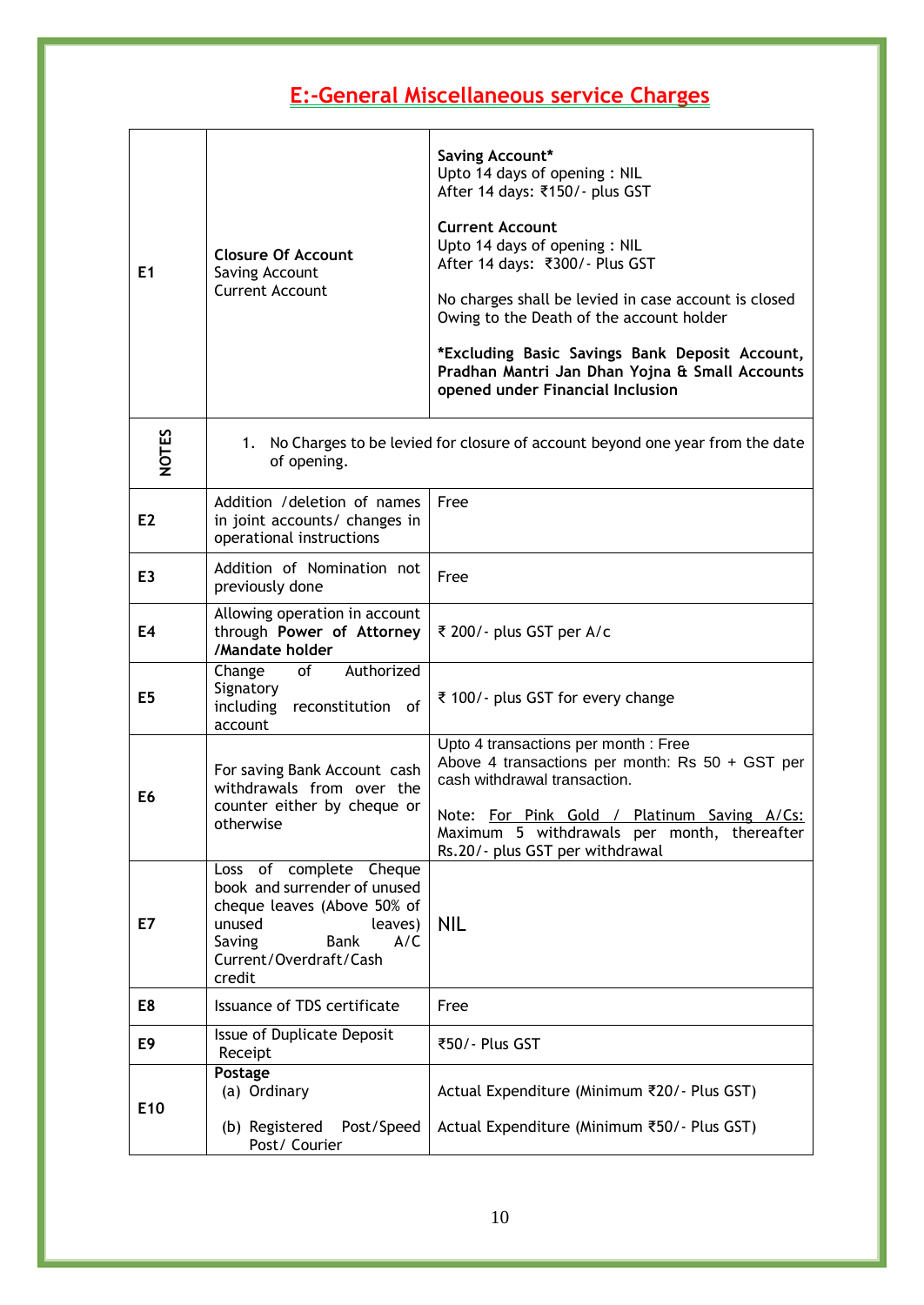| E <sub>11</sub>                                                                                                                                                                                                                                                                                                                                                                                                                                                          | i. Photo attestation charges<br>instance for<br>all<br>per<br>segments<br>ii. Record - Copy of the<br>Cheque per instance for<br>all segments                                                                                                                                                                        | ₹100 plus GST                                                                                                                                                            |                                                                                         |  |  |
|--------------------------------------------------------------------------------------------------------------------------------------------------------------------------------------------------------------------------------------------------------------------------------------------------------------------------------------------------------------------------------------------------------------------------------------------------------------------------|----------------------------------------------------------------------------------------------------------------------------------------------------------------------------------------------------------------------------------------------------------------------------------------------------------------------|--------------------------------------------------------------------------------------------------------------------------------------------------------------------------|-----------------------------------------------------------------------------------------|--|--|
| E <sub>12</sub>                                                                                                                                                                                                                                                                                                                                                                                                                                                          | <b>Signature Verification</b>                                                                                                                                                                                                                                                                                        |                                                                                                                                                                          | ₹ 30/- plus GST                                                                         |  |  |
|                                                                                                                                                                                                                                                                                                                                                                                                                                                                          | Footage of any particular<br>customer transaction (cash /<br>non cash). To be shown only<br>at the written request of<br>customer/s whose account is<br>debited / credited.                                                                                                                                          | Footage extracted by Staff:<br>₹200/- plus GST per transaction<br>Footage extracted by Vendor:<br>As per actuals by vendor + Rs.200 plus GST per<br>view (footage extra) |                                                                                         |  |  |
| E <sub>13</sub>                                                                                                                                                                                                                                                                                                                                                                                                                                                          | Footage (video or still) may<br>handed<br>be<br>over<br>to<br>investigative agencies only in<br>exceptional circumstances,<br>disciplinary<br>involving<br><b>or</b><br>judicial inquiries. The use and<br>processing of<br>data<br>for<br>investigative<br>purposes<br>require the prior approval of<br>Zonal Head. | Free                                                                                                                                                                     |                                                                                         |  |  |
| E <sub>14</sub>                                                                                                                                                                                                                                                                                                                                                                                                                                                          | <b>SMS Alert Service</b>                                                                                                                                                                                                                                                                                             |                                                                                                                                                                          |                                                                                         |  |  |
| 42 Paisa + 8 Paisa GST Total 50 paisa for every successfully delivered SMS Alert, subject to 5 free<br>SMS Alerts per month.<br>Following categories of accounts/ transactions will not be charged for SMS Alerts:<br>1. Debit / ATM Card at ATM/ POS.<br>2. Internet Banking / Mobile Banking / e-Commerce.<br>3. NEFT transactions once funds are credited to beneficiary account.<br>4. Accounts of active & retired members of staff.<br>5. Student Saving accounts. |                                                                                                                                                                                                                                                                                                                      |                                                                                                                                                                          |                                                                                         |  |  |
| E <sub>15</sub>                                                                                                                                                                                                                                                                                                                                                                                                                                                          | Charges by Currency chest holding banks                                                                                                                                                                                                                                                                              |                                                                                                                                                                          |                                                                                         |  |  |
| charges.                                                                                                                                                                                                                                                                                                                                                                                                                                                                 | ₹5/- plus GST per note packet of 100 pieces on cash deposited by non-chest bank BU of other<br>banks. However, our own non-chest B/Us, Co-Op. Banks, RRBs are exempted from paying such                                                                                                                              |                                                                                                                                                                          |                                                                                         |  |  |
| E16                                                                                                                                                                                                                                                                                                                                                                                                                                                                      | Vanity/Choice based account number                                                                                                                                                                                                                                                                                   |                                                                                                                                                                          | For SB/CD account: Rs $2000 + GST$<br>For CC/OD/other accounts: Rs 5000 +<br><b>GST</b> |  |  |

## **F:-Bill / Cheque Return Charges**

| F1 | Charges for Cheque<br>Return Unpaid:- | Local Cheques:<br>1)<br>i. Cheque returned unpaid by other banks: ₹ 200/-<br>per instrument plus applicable GST<br>ii. Cheque (drawn on us) returned unpaid: ₹ 400/-<br>per instrument plus applicable GST<br>Outstation Cheques: ₹ 500/- per instrument plus<br>2)<br>out of pocket expenses plus applicable GST.<br>Over the counter cheque return charges : Rs.<br>3)<br>100/- plus applicable GST. |
|----|---------------------------------------|--------------------------------------------------------------------------------------------------------------------------------------------------------------------------------------------------------------------------------------------------------------------------------------------------------------------------------------------------------------------------------------------------------|
|----|---------------------------------------|--------------------------------------------------------------------------------------------------------------------------------------------------------------------------------------------------------------------------------------------------------------------------------------------------------------------------------------------------------------------------------------------------------|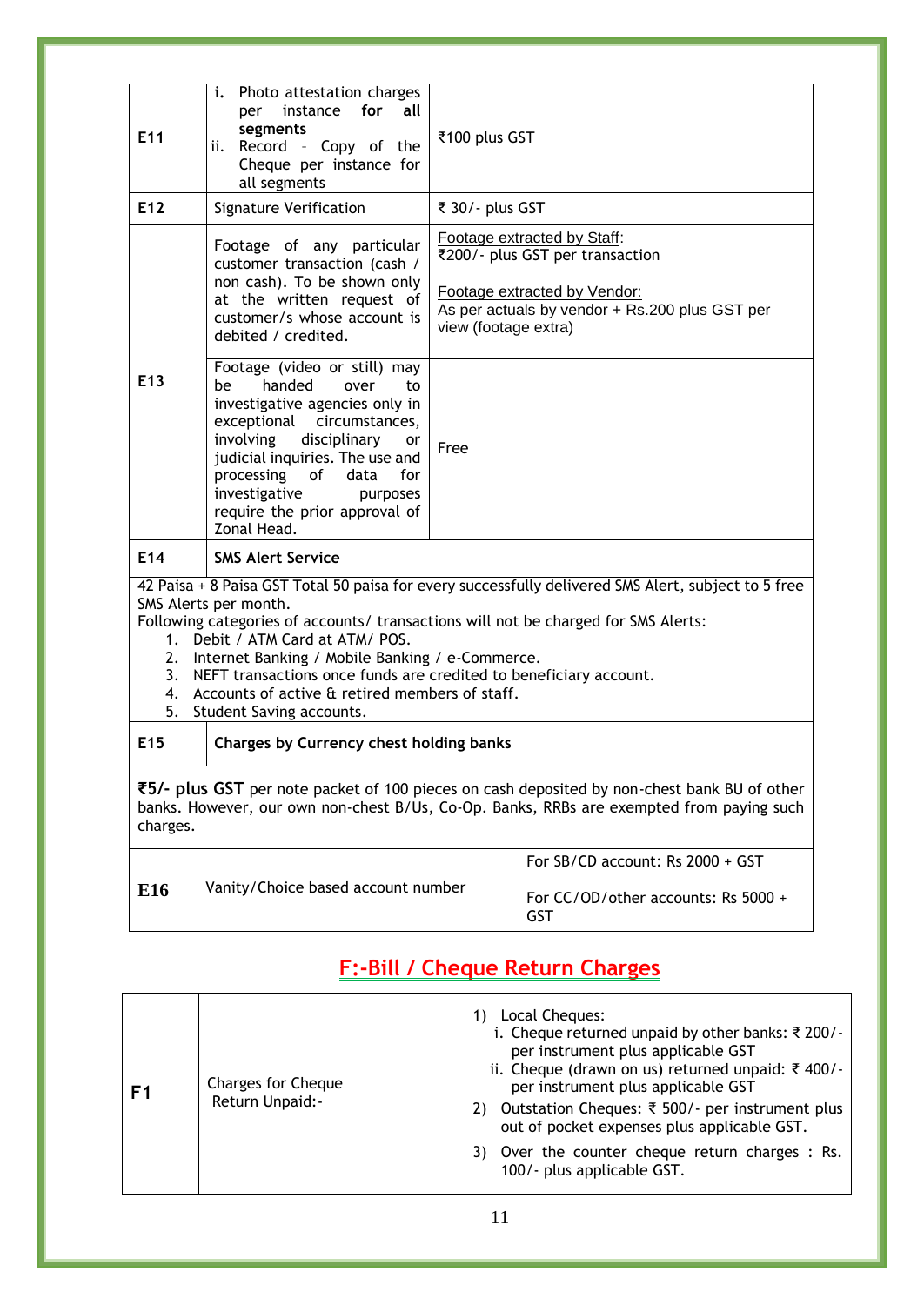| F <sub>2</sub> | ECS Debit Return Charges due to<br>non-availability of funds:-                                                                                                                                                                                                                                                                                                                                                      | ₹ 100/- for each return irrespective of amount plus<br>applicable GST.                                                                                                                                            |  |  |  |  |  |  |
|----------------|---------------------------------------------------------------------------------------------------------------------------------------------------------------------------------------------------------------------------------------------------------------------------------------------------------------------------------------------------------------------------------------------------------------------|-------------------------------------------------------------------------------------------------------------------------------------------------------------------------------------------------------------------|--|--|--|--|--|--|
| F <sub>3</sub> | Handling Charges for bills returned<br>unpaid:-                                                                                                                                                                                                                                                                                                                                                                     | Local:₹ 75/- per bill or 50% of collection charges<br>2)<br>whichever is higher plus applicable GST<br>Outstation: ₹100/- per bill or 50% of collection<br>3)<br>charges whichever is higher plus applicable GST. |  |  |  |  |  |  |
|                | Postal / Courier charges and out of pocket expenses like telephone, fax etc should be<br>recovered on actual basis in case of bills. However, no additional charges such as courier<br>charges, out of pocket expenses, etc shall be levied from the customers for collection of<br>cheques.<br>Collection charges should not be levied in respect of local cheques and drafts presented<br>through local clearing. |                                                                                                                                                                                                                   |  |  |  |  |  |  |
|                | <b>NOTES</b><br>Collection charges as per schedule have to be levied in respect of all bills (both local and<br>outstation) except local cheques.                                                                                                                                                                                                                                                                   |                                                                                                                                                                                                                   |  |  |  |  |  |  |
|                | The commission on bills shall be shared by our Bank and collecting Bank on 50:50 basis in<br>those centers where our Bank does not have B/Us.                                                                                                                                                                                                                                                                       |                                                                                                                                                                                                                   |  |  |  |  |  |  |
|                | In case cheque is returned for the reasons where a customer is neither at fault nor<br>responsible for the return, no cheque return charges to be levied. Further, branches<br>should deduct cheque return charges manually in respect of over the counter returns<br>(refer to circular number 234 dated July 12, 2013 issued by S&BD Division CHQ)                                                                |                                                                                                                                                                                                                   |  |  |  |  |  |  |

## <span id="page-11-0"></span>**G:-Revalidation, cancellation and Issue of Duplicate DD / PO**

<span id="page-11-1"></span>

| G1             | Revalidation of Instrument                                                                                                                    | 40/- plus GST<br>(For Govt. Departments/Universities Free)                                                                                       |  |  |
|----------------|-----------------------------------------------------------------------------------------------------------------------------------------------|--------------------------------------------------------------------------------------------------------------------------------------------------|--|--|
| G <sub>2</sub> | Cancellation of Instrument                                                                                                                    | 50/- Plus GST                                                                                                                                    |  |  |
| G <sub>3</sub> | Issue of Duplicate Instrument                                                                                                                 | 60/- plus GST                                                                                                                                    |  |  |
| G <sub>4</sub> | <b>Stop Payment Instructions</b><br>(Per Instrument)                                                                                          | All accounts: ₹ 100 + GST per instrument.<br>Maximum $\overline{\xi}$ 500 + GST per instance.<br>Charges are Cheque book specific.               |  |  |
| G <sub>5</sub> | <b>Statement of Account</b><br>(A copy of all the transactions in a<br>month or/and quarter)                                                  | <b>FREE</b>                                                                                                                                      |  |  |
| G6             | Duplicate Statement of Account<br>(A copy of all the transactions in a<br>particular period other than the latest<br>expired month / quarter) | ₹ 100 + GST per duplicate statement.<br>Duplicate Statement of accounts for Gold and<br>Platinum Current Accounts & All Salary Accounts:<br>Free |  |  |
| G7             | Duplicate Passbooks of SB/CD/Retail<br>loan accounts                                                                                          | ₹ 50/ - Plus GST                                                                                                                                 |  |  |
| G8             | <b>Standing Instructions</b>                                                                                                                  | Free                                                                                                                                             |  |  |
| G9             | Issuance of loose cheques                                                                                                                     | ₹ 15/- plus GST per leaf for SB A/C<br>₹ 25/- plus GST per leaf for CD A/c                                                                       |  |  |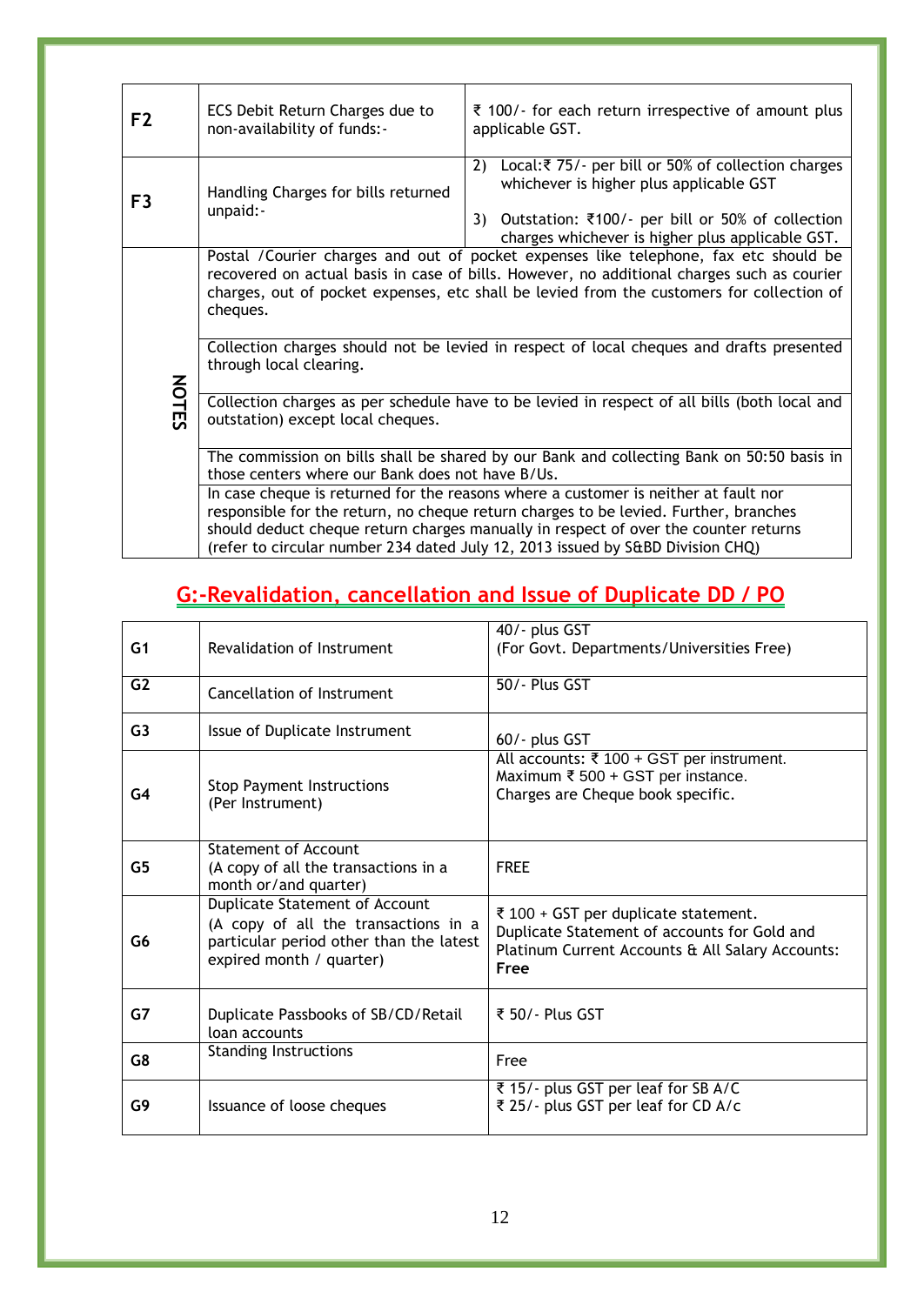## **H:-Charges for non-maintenance of minimum AMB**

| н               | <b>Nature of Account</b>                                                    | <b>Charges</b>                                                                                                                                                 |
|-----------------|-----------------------------------------------------------------------------|----------------------------------------------------------------------------------------------------------------------------------------------------------------|
| H1              | <b>General Small Account</b><br>(Minimum AMB: NA)                           | NIL                                                                                                                                                            |
| H <sub>2</sub>  | <b>ISSS/NOAPS Small Account</b><br>(Minimum AMB: NA)                        | <b>NIL</b>                                                                                                                                                     |
| H <sub>3</sub>  | <b>MGNREGA Small Account.</b><br>(Minimum AMB: NA)                          | NIL                                                                                                                                                            |
| <b>H4</b>       | Migrant Labourer Small<br>Account. (Minimum AMB: NA)                        | <b>NIL</b>                                                                                                                                                     |
| H5              | Smart Card<br>General<br>Small<br>(Minimum<br>AMB:<br>Account.<br><b>NA</b> | NIL                                                                                                                                                            |
| H <sub>6</sub>  | Pension Account. (Minimum<br>AMB: NA)                                       | <b>NIL</b>                                                                                                                                                     |
| H7              | <b>Basic Saving Bank Deposit</b><br>Account (Minimum AMB: NA)               | <b>NIL</b>                                                                                                                                                     |
| H8              | General Salary A/C<br>(Minimum AMB: NA)                                     | NIL                                                                                                                                                            |
| H9              | SB Account Government.<br>(Minimum AMB: NA)                                 | <b>NIL</b>                                                                                                                                                     |
| H <sub>10</sub> | General SB A/C<br>(Minimum AMB: ₹1000/-)                                    | ₹5 plus GST per ₹100 of the shortfall or part<br>thereof from<br>Average<br>Monthly<br>Balance<br>Requirement OR ₹50/- per month + GST, whichever<br>is lower  |
| H <sub>11</sub> | Deluxe SB A/C<br>(Minimum AMB: ₹5000/-)                                     | ₹5 plus GST per ₹100 of the shortfall or part<br>Balance<br>thereof from<br>Average<br>Monthly<br>Requirement OR ₹250/- per month + GST,<br>whichever is lower |
| H <sub>12</sub> | Deluxe Salary A/C<br>(Minimum AMB: ₹5000/-)                                 | ₹5 plus GST per ₹100 of the shortfall from Average<br>Monthly Balance Requirement OR ₹250/- per<br>month + GST, whichever is lower                             |
| H <sub>13</sub> | <b>Current Account Government.</b><br>(Minimum AMB: NA)                     | <b>NIL</b>                                                                                                                                                     |
| H <sub>14</sub> | Basic CD A/C<br>(Minimum AMB: ₹ 5000/-)                                     | ₹300/- Plus GST per Month                                                                                                                                      |
| H <sub>15</sub> | Grameen CD A/C<br>(Minimum AMB: ₹ 2000/-)                                   | ₹100/- Plus GST per Month.                                                                                                                                     |
| H <sub>16</sub> | Premium CD A/C<br>(Minimum AMB: ₹ 50000/-)                                  | ₹400/- Plus GST per Month.                                                                                                                                     |
| H <sub>17</sub> | Premium Plus CD A/C<br>(Minimum AMB: ₹ 100000/-)                            | ₹600/- Plus GST per Month.                                                                                                                                     |
| H <sub>18</sub> | Gold CD A/C<br>(Minimum AMB: ₹250000)                                       | ₹1200/- Plus GST per Month                                                                                                                                     |
| H <sub>19</sub> | Platinum CD A/C<br>(Minimum AMB: ₹500000)                                   | ₹2500/- Plus GST per Month                                                                                                                                     |
| H <sub>20</sub> | Pink Saving Gold Scheme for<br>Women*<br>(Minimum AMB: ₹100000)             | ₹700/- Plus GST per Month.                                                                                                                                     |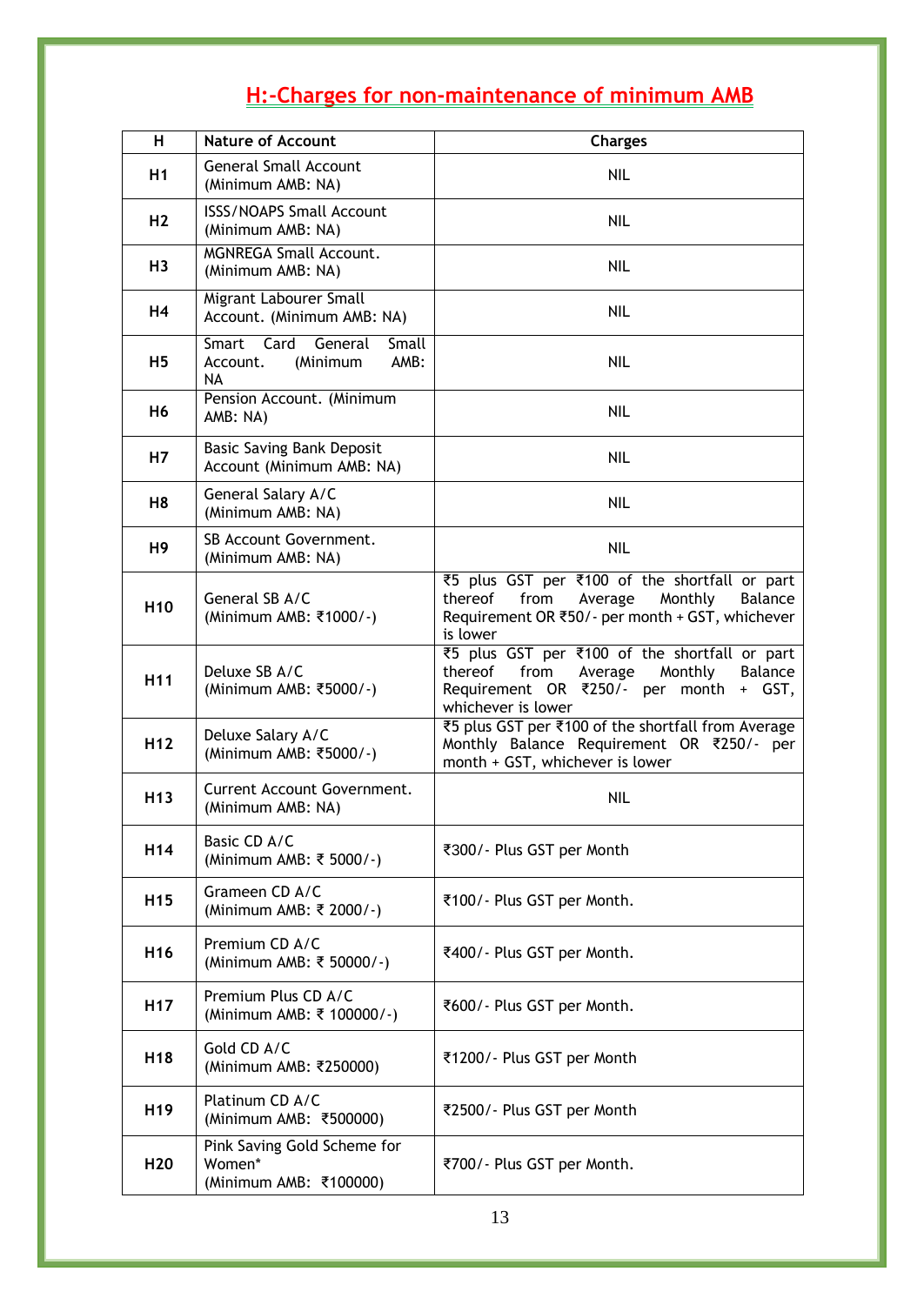<span id="page-13-0"></span>

| H <sub>21</sub> | Pink Saving Platinum Scheme<br>for Women*<br>(Minimum AMB: ₹500000)                                                                                                                                                                                                                                                                                                                                                                                                                                                                                                                                                                                                                                                                                                                                                                                                                                                                                                                                                                                                                                                                                                                                                                                                                                                                                                                                                                                                                                                                                                                                                                                                                                                                                                                                                                                                                                                                                                                                                                                                                                                                                                                                                                                                                                                                                                                                                                                                                                                                                                                                                                                                                                                                                                                                                                                          | ₹2500/- Plus GST per Month                                                                                                                                                  |  |  |  |  |  |
|-----------------|--------------------------------------------------------------------------------------------------------------------------------------------------------------------------------------------------------------------------------------------------------------------------------------------------------------------------------------------------------------------------------------------------------------------------------------------------------------------------------------------------------------------------------------------------------------------------------------------------------------------------------------------------------------------------------------------------------------------------------------------------------------------------------------------------------------------------------------------------------------------------------------------------------------------------------------------------------------------------------------------------------------------------------------------------------------------------------------------------------------------------------------------------------------------------------------------------------------------------------------------------------------------------------------------------------------------------------------------------------------------------------------------------------------------------------------------------------------------------------------------------------------------------------------------------------------------------------------------------------------------------------------------------------------------------------------------------------------------------------------------------------------------------------------------------------------------------------------------------------------------------------------------------------------------------------------------------------------------------------------------------------------------------------------------------------------------------------------------------------------------------------------------------------------------------------------------------------------------------------------------------------------------------------------------------------------------------------------------------------------------------------------------------------------------------------------------------------------------------------------------------------------------------------------------------------------------------------------------------------------------------------------------------------------------------------------------------------------------------------------------------------------------------------------------------------------------------------------------------------------|-----------------------------------------------------------------------------------------------------------------------------------------------------------------------------|--|--|--|--|--|
| H <sub>22</sub> | Premium Saving Bank Scheme<br>(Minimum AMB: ₹100000)                                                                                                                                                                                                                                                                                                                                                                                                                                                                                                                                                                                                                                                                                                                                                                                                                                                                                                                                                                                                                                                                                                                                                                                                                                                                                                                                                                                                                                                                                                                                                                                                                                                                                                                                                                                                                                                                                                                                                                                                                                                                                                                                                                                                                                                                                                                                                                                                                                                                                                                                                                                                                                                                                                                                                                                                         | ₹10 plus GST per ₹1000 of the shortfall or part<br>thereof<br>from<br>Average<br>Monthly<br><b>Balance</b><br>Requirement OR ₹1000/- per month + GST,<br>whichever is lower |  |  |  |  |  |
| H <sub>23</sub> | ₹100 plus GST per ₹5000 of the shortfall or part<br>Pink Silver Salary Saving<br>thereof<br>from<br>Average<br>Monthly<br>Balance<br>Scheme for Women*<br>Requirement OR ₹500/- per month<br>+ GST,<br>(Minimum AMB: ₹25000)<br>whichever is lower                                                                                                                                                                                                                                                                                                                                                                                                                                                                                                                                                                                                                                                                                                                                                                                                                                                                                                                                                                                                                                                                                                                                                                                                                                                                                                                                                                                                                                                                                                                                                                                                                                                                                                                                                                                                                                                                                                                                                                                                                                                                                                                                                                                                                                                                                                                                                                                                                                                                                                                                                                                                           |                                                                                                                                                                             |  |  |  |  |  |
| H <sub>24</sub> | ₹5 plus GST per ₹100 of the shortfall from Average<br><b>Family Protection Saving Bank</b><br>Monthly Balance Requirement OR ₹250/- per<br>A/c<br>month + GST, whichever is lower<br>(Minimum AMB: ₹5000/-)                                                                                                                                                                                                                                                                                                                                                                                                                                                                                                                                                                                                                                                                                                                                                                                                                                                                                                                                                                                                                                                                                                                                                                                                                                                                                                                                                                                                                                                                                                                                                                                                                                                                                                                                                                                                                                                                                                                                                                                                                                                                                                                                                                                                                                                                                                                                                                                                                                                                                                                                                                                                                                                  |                                                                                                                                                                             |  |  |  |  |  |
| <b>NOTES</b>    | Calculation of Average Monthly Balance: Sum of Daily Closing balance for a month / Number<br>of days in the Month. The calculation of AMB (for charges calculation) has been customized by<br>DC wherein debit balances in a CD account are treated as 0 (Zero) i.e. on the day when there<br>is a debit balance in a CD account the day will count while as debt balance will not be counted<br>for calculation.<br>MIS shall extract the list of accounts having available balance less than the prescribed<br>$\bullet$<br>minimum limit on the last day of every month at EOD.<br>Service Operations (Mobile Banking & UPI) shall send a chargeable SMS Alert / e-mail to all<br>$\bullet$<br>such customers on the next working day i.e. 1st day of the next month with time, informing<br>them about the shortfall and likelihood of minimum balance charges being levied.<br>Charges as per the proposed methodology (proportionate balance) shall be applied<br>$\bullet$<br>centrally on monthly basis in the Ist week of next succeeding month & if an account is not<br>having balance equal to applicable charges a lien (equal to the applicable charges) to be<br>marked in such cases. The lien should get withdrawn when the account is funded so as to<br>realize the charges in arrears on regular intervals.<br>Charges shall be deducted on calendar month basis. However, in case of saving bank<br>$\bullet$<br>deposit accounts opened within / during a particular month, no minimum balance charges<br>shall be applied for that month.<br>If a customer is found to be in default in maintaining the prescribed AMB for six consecutive<br>months by the Business Unit, the customer shall be cautioned by way of a notice that if he/she<br>fails to fund his account in the ensuing month, his/her account will be closed and he/she shall<br>be responsible for any consequences thereof. The account shall be closed only after due notice<br>to the customer if it qualifies for minimum AMB charges six months in a row. Service Operations<br>shall prompt the required notice in all such accounts where charges for non-maintenance of<br>AMB for six consecutive months have been levied. Business Units shall exercise menu option<br>txnrpt' in Finacle to get the List of Accounts with Lien due to BCCALC or Half Year ATM Charges '<br>for issuing notice to such account holders and if required, closing the same.<br>Branches are advised to desist from the practice of marking lien for any amount on<br>SB/CD Accounts while issuing Debit Cards to such accounts.<br>BU Head concerned have been delegated with powers to waive off the minimum<br>balance charges in these accounts put under lien as BCCALC charges as per circular<br>201<br>issued<br>S&IT<br>dated<br>no.<br>by<br>June<br>2019.<br>28, |                                                                                                                                                                             |  |  |  |  |  |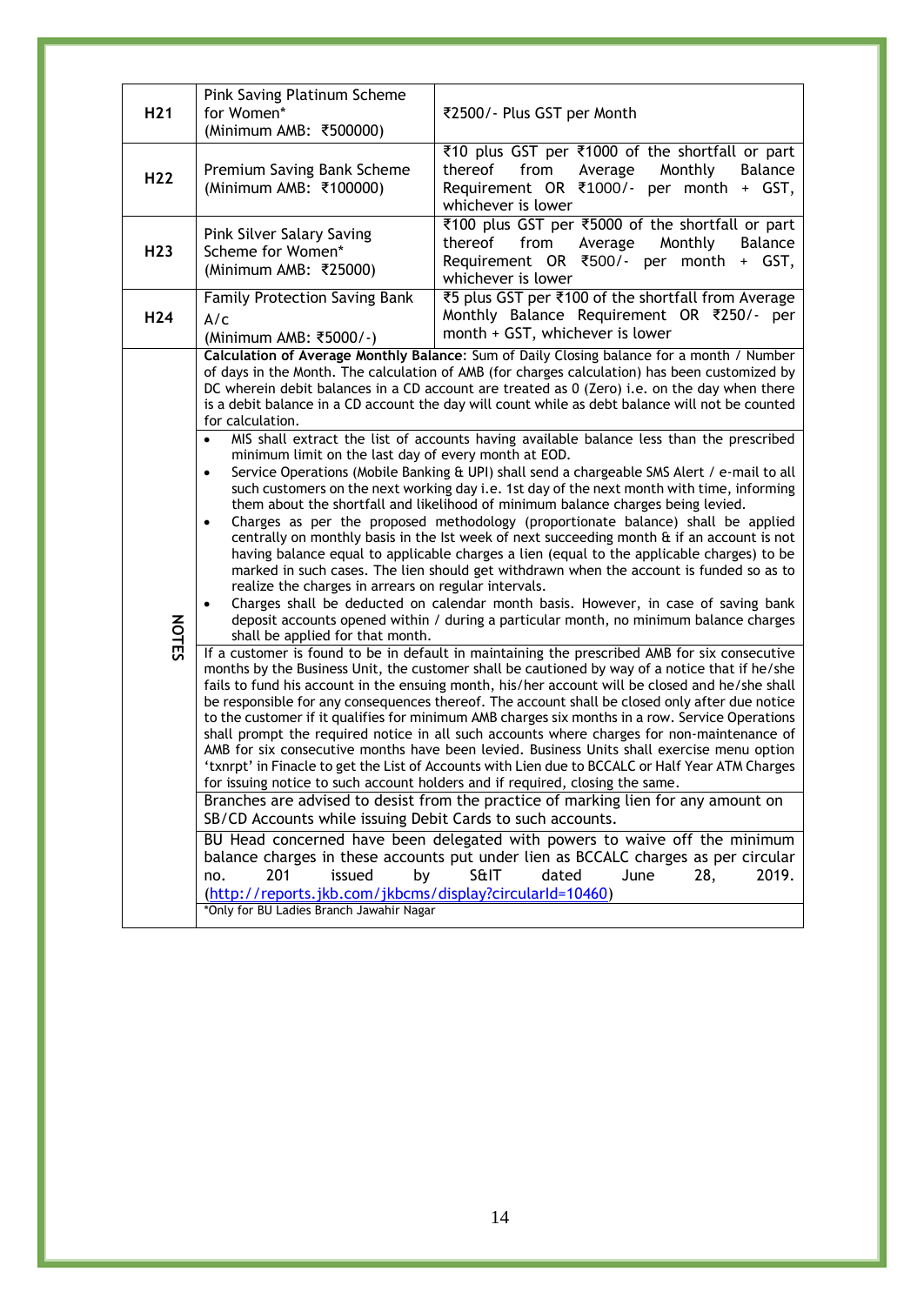| I:-Safe Deposit Lockers/ Safe Custody Charges |
|-----------------------------------------------|
|-----------------------------------------------|

| Safe Deposit Locker/ Safe Custody Charges |                               |      |     | Rate (exclusive of GST) per annum *to be<br>paid in advance       |                         |       |       |                      |
|-------------------------------------------|-------------------------------|------|-----|-------------------------------------------------------------------|-------------------------|-------|-------|----------------------|
| Locker<br><b>Type</b>                     | Dimensions Height Width Depth |      |     |                                                                   | <b>Classification</b>   | Metro | Urban | Semi-<br>Urban/Rural |
| A                                         | mm                            | 125  | 175 |                                                                   | $\frac{492}{492}$ Small |       |       |                      |
| $\overline{B}$                            | mm                            | 159  | 210 |                                                                   |                         | ₹1600 | ₹1400 | ₹1200                |
| $\overline{\mathsf{C}}$                   | mm                            | 125  | 352 | 492                                                               |                         |       |       |                      |
| D                                         | mm                            | 189  | 263 |                                                                   | 492 Medium              |       |       |                      |
| E                                         | mm                            | 159  | 424 | 492                                                               |                         | ₹2400 | ₹2200 | ₹2000                |
| F                                         | mm                            | 278  | 352 | 492                                                               |                         |       |       |                      |
| G                                         | mm                            | 189  | 530 |                                                                   | 492Large                |       |       |                      |
| Η                                         | mm                            | 321  | 210 | 492                                                               |                         | ₹5000 | ₹4500 | ₹4000                |
| H1                                        | mm                            | 321l | 424 | 492                                                               |                         |       |       |                      |
|                                           | mm                            | 404  | 530 |                                                                   | 492 Extra large         |       |       |                      |
| L2                                        | mm                            | 385  | 529 | 492                                                               |                         | ₹8000 | ₹7500 | ₹7000                |
| Locker visit Charges                      |                               |      |     | 1 visit per month : Free and thereafter Rs<br>100 + GST per visit |                         |       |       |                      |
| One time locker registration charges      |                               |      |     | Rs 500 + GST                                                      |                         |       |       |                      |

#### **Notes**

- Customers who default to pay within the stipulated time shall pay penalty of 10% p.a extra on the prescribed charges
- 50 % concession to staff members including ex-employees shall continue as conveyed earlier
- Business Units will collect the rent on annual basis, in advance. The lease period of one year will start from the date of hiring the locker and will continue till the preceding day of the corresponding date in the subsequent year
- Business Units shall at the time of allotment obtain fixed deposit as security for lockers, which would cover 3 years rent and the charges for breaking open the locker in case of an eventuality.
- GST as applicable shall be applied on all the above specified fee and charges.
- For Pink Gold Saving Scheme for Women: One small size locker to be provided at 50% concession in rent\*.
- For Pink Platinum Saving Scheme for Women: One medium/small size locker to be free\*. *\*subject to availability.*

<span id="page-14-1"></span><span id="page-14-0"></span>

| J <sub>1.1</sub> | Current Deposit A/c                                                          | <b>NIL</b> |  |  |  |  |
|------------------|------------------------------------------------------------------------------|------------|--|--|--|--|
|                  | (General & Grameen CD A/C)                                                   |            |  |  |  |  |
| J <sub>1.2</sub> | Cash Credit/SOD                                                              | <b>NIL</b> |  |  |  |  |
| J <sub>1.3</sub> | Premium Current A/C                                                          | <b>NIL</b> |  |  |  |  |
| J <sub>1.4</sub> | Premium Plus Current A/C                                                     | <b>NIL</b> |  |  |  |  |
| J <sub>1.5</sub> | Gold Current A/C                                                             | NA.        |  |  |  |  |
| J <sub>1.6</sub> | Platinum Current A/C                                                         | NA.        |  |  |  |  |
| <b>NOTE</b>      | No Ledger Folio Charges Applicable                                           |            |  |  |  |  |
|                  | Penal charges for non-maintenance of minimum balance in inoperative accounts |            |  |  |  |  |
| J <sub>1.7</sub> | All types of Inoperative accounts<br><b>NIL</b>                              |            |  |  |  |  |

#### **J**: Ledger Folio Charges (Incidental)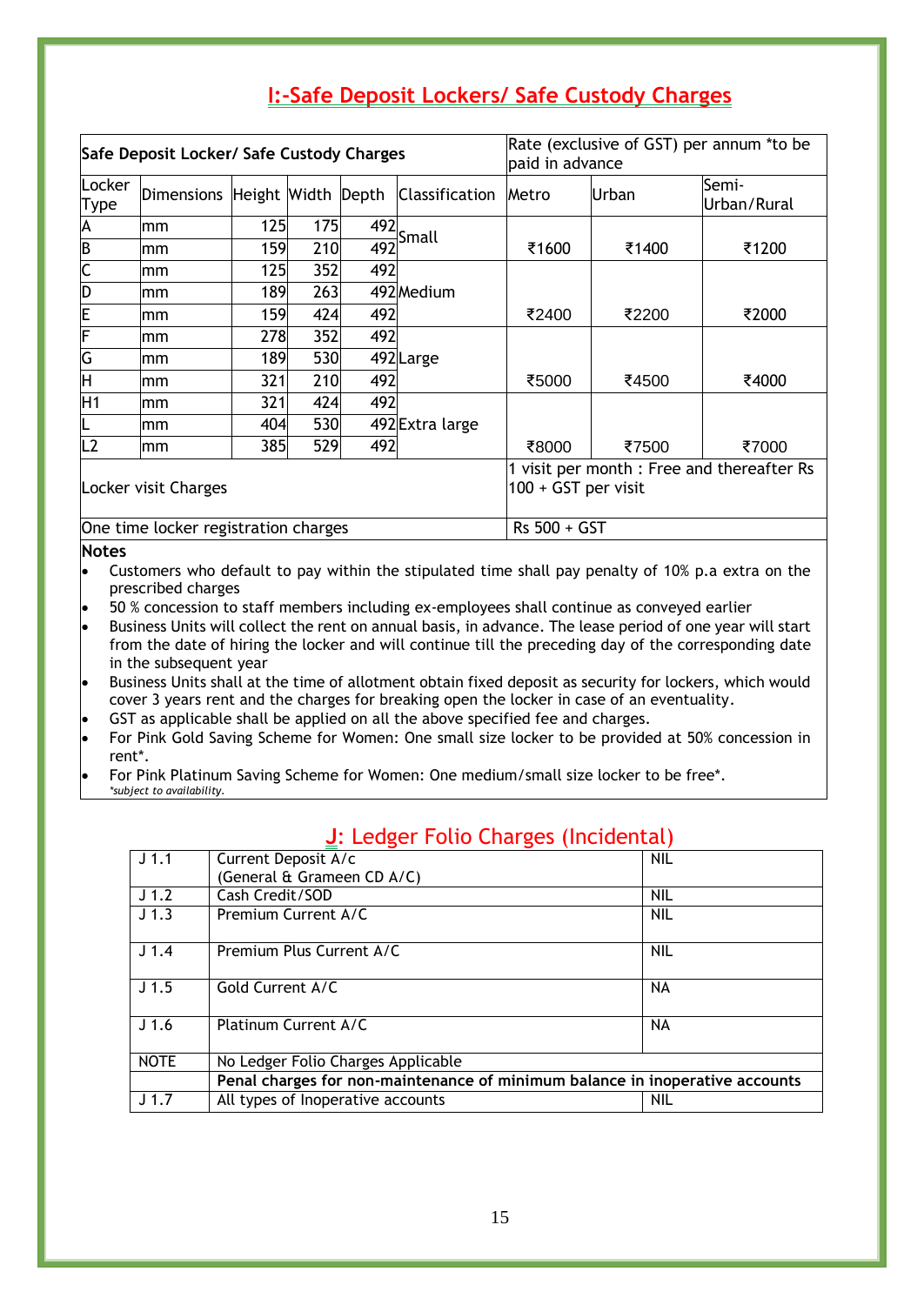<span id="page-15-0"></span>**K:-Cash handling charges at Base BU (Account Maintaining BU) for deposit of cash by account holder into his CD/CC/SOD/SB Account.**

*Replaced by Cash Deposit Charges*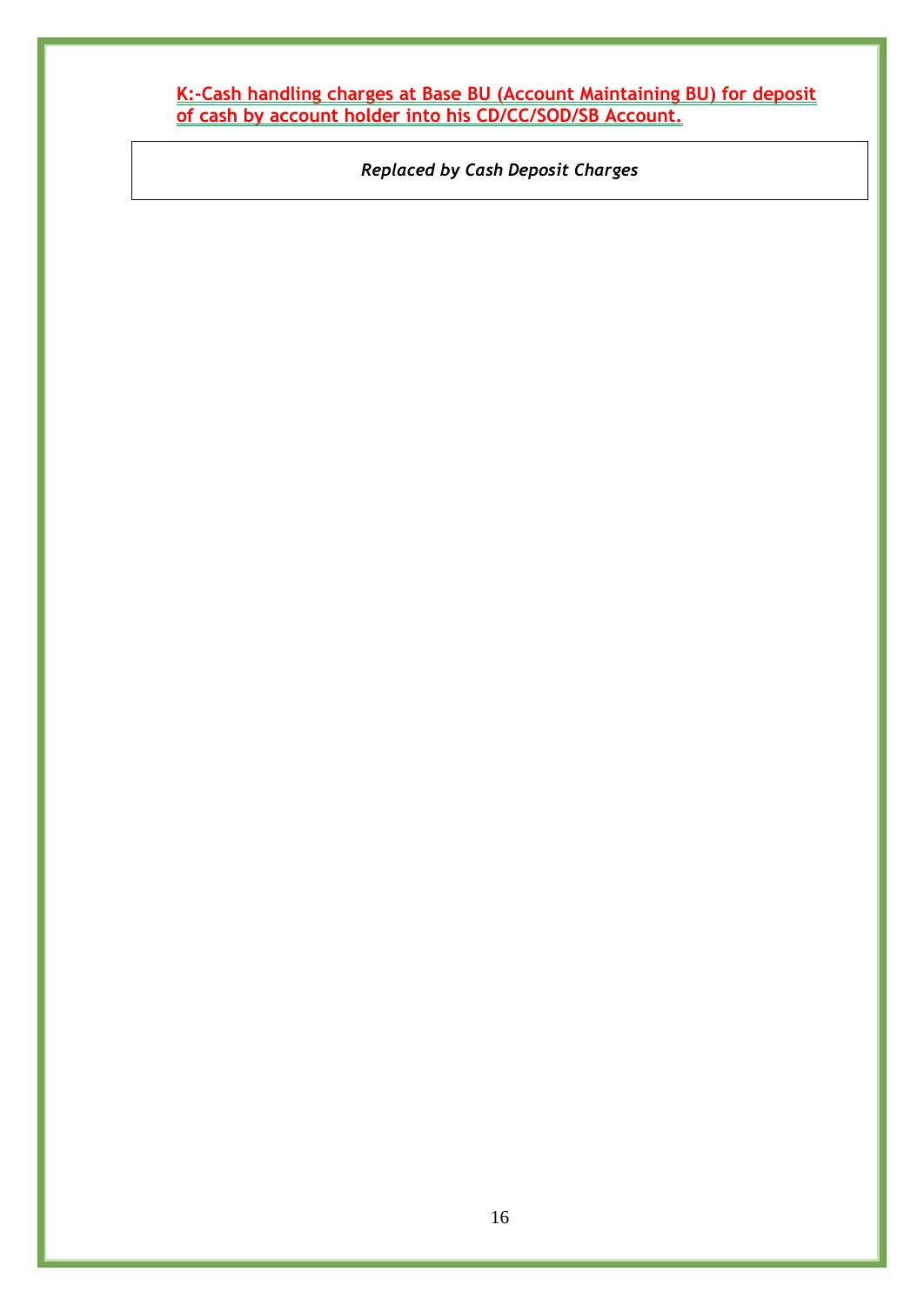## <span id="page-16-0"></span>**Concessions**

| $\mathbf{1}$ | <b>Defense Personnel</b>                                                                                                                                                                                                                                                                                                                                                                                                                                               |
|--------------|------------------------------------------------------------------------------------------------------------------------------------------------------------------------------------------------------------------------------------------------------------------------------------------------------------------------------------------------------------------------------------------------------------------------------------------------------------------------|
| 1.1          | At par collection of salary/terminal dues.                                                                                                                                                                                                                                                                                                                                                                                                                             |
| 1.2          | At par monthly remittances of $\bar{\tau}$ 10, 000/- to family and one time remittance per annum<br>to meet the school/college fee of children.                                                                                                                                                                                                                                                                                                                        |
| 1.3          | Defense unit maintaining a/c with the branch shall be allowed at par collection facility.                                                                                                                                                                                                                                                                                                                                                                              |
| 1.4          | The above concessions are subject to recovery of postage/out of pocket expenses under<br>rules                                                                                                                                                                                                                                                                                                                                                                         |
| $\mathbf{2}$ | <b>Banks/Land</b><br>Development<br><b>Banks</b><br>/RRBs/Service<br>Co-operative<br>Co-operative<br><b>Societies/DRDAs</b>                                                                                                                                                                                                                                                                                                                                            |
| 2.1          | No service charges may be levied for collection of cheques deposited by DRDA, Farmers'<br>Co-operative Agencies (banking with the Bank). The postage and out of pocket expenses<br>should however be charged.                                                                                                                                                                                                                                                          |
| 2.2          | In case of Co-operative Banks/Regional Rural Banks the branches have discretion to enter<br>into formal understanding with such Co-operative Banks/RRBs maintaining its accounts<br>with it to share the charges to be levied to the customers, in the following proportion:                                                                                                                                                                                           |
| 2.3          | 50% concession in usual service charges may be allowed to the Co-operative Banks/RRBs<br>maintaining their accounts with the branch of the bank subject to the condition that such<br>concession shall not be passed on to their customers. To this effect they shall be required<br>to furnish an undertaking to the bank.                                                                                                                                            |
| 3            | Accounts of Govt. Department/Bodies/Corporations/Undertakings                                                                                                                                                                                                                                                                                                                                                                                                          |
| 3.1          | The Central, State/UT Govt. Departments and other Govt. undertakings/Corporations<br>exclusively banking with our bank may be extended "At Par" facility in respect of issue of<br>DDs/TTs/MTs, MICR Cheque Books, collection of cheques, Anywhere facility subject to the<br>condition such remittances / collections are meant for credit of Govt Departments,<br>Undertaking, or Corporations. However postage and out of pocket expenses are recovered<br>in full. |
| 3.2          | Where the DDs/TTs/MTs are required to be issued in favour of beneficiaries other than<br>the Govt. with an exception of remittances on account of loans and scholarships to<br>students, the usual service charges shall apply.                                                                                                                                                                                                                                        |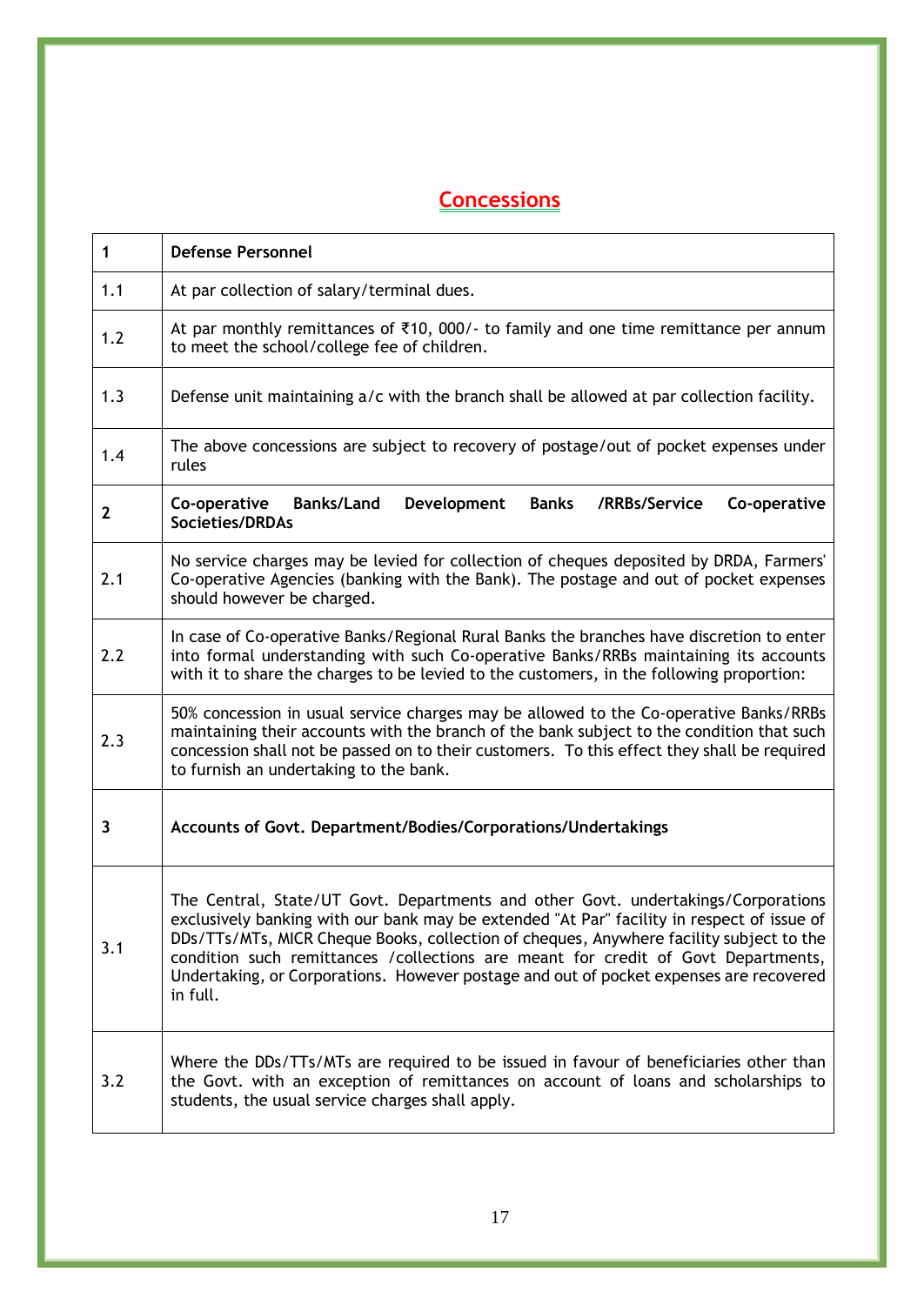| $\vert$ 3.3 | Retired employees of Union Territories of J&K and Ladakh shall be extended 'at par'<br>facility henceforth in respect of collection of their terminal benefits on reaching the age<br>of superannuation. However postage and out of pocket expenses shall be recoverable in<br>full. |
|-------------|--------------------------------------------------------------------------------------------------------------------------------------------------------------------------------------------------------------------------------------------------------------------------------------|
|-------------|--------------------------------------------------------------------------------------------------------------------------------------------------------------------------------------------------------------------------------------------------------------------------------------|

| 4   | <b>Staff Members</b>                                                                                                                                                                                                                                                                                                                                                                                                                                                                                                                                                                                                                                                                                                                                                                         |
|-----|----------------------------------------------------------------------------------------------------------------------------------------------------------------------------------------------------------------------------------------------------------------------------------------------------------------------------------------------------------------------------------------------------------------------------------------------------------------------------------------------------------------------------------------------------------------------------------------------------------------------------------------------------------------------------------------------------------------------------------------------------------------------------------------------|
| 4.1 | Concession in exchange on Remittances:<br>To be allowed to maximum amount of remittance to the extent of ₹3.00 lakh during a<br>financial year subject to condition that such remittances are made only from the account<br>where the salary of the employee is credited. However the remittances on account of<br>hospitalization charges, if any, for the employee or his dependents shall also be allowed at                                                                                                                                                                                                                                                                                                                                                                              |
| 4.2 | par.<br>Concession in commission on collection of bills:<br>The collection of cheques representing payments of Dividend warrants, maturity proceeds<br>of insurance policies/bonds/deposit instruments/postal certificate in the names of the<br>employee or his dependent family members shall be allowed 'at par.' However, out of<br>pocket expenses to be recovered in full.                                                                                                                                                                                                                                                                                                                                                                                                             |
| 4.3 | Concessions on purchase/discount of bills:<br>At par bill purchase facility at a time to the employee shall not exceed his one month's<br>salary and shall be subject to furnishing an undertaking to the effect that:<br>There is sufficient balance in his/her account and he/she shall continue to maintain<br>the balance in the account till the BP is realized.<br>Third party cheques/Instruments if any purchased from the staff members shall<br>٠<br>attract normal exchange/collection charges.<br>Instrument drawn on the branch where the employee draws his/her salary should<br>٠<br>only be purchased at par.<br>No instrument / Cheque pertaining to the account of the employee, which is drawn<br>٠<br>on a branch within the same station, should normally be purchased. |
| 4.4 | <b>Concessions on Credit Cards / Debit Cards:</b><br>No Entrance Fee / Issuance Charges / Annual Fee / Renewal Fee in:<br>1. Debit cards linked to salary / pension account of active and retired members of<br>staff<br>2. Credit Cards (all variants) issued in the name of active & retired members of staff                                                                                                                                                                                                                                                                                                                                                                                                                                                                              |
| 5   | Students:-                                                                                                                                                                                                                                                                                                                                                                                                                                                                                                                                                                                                                                                                                                                                                                                   |
| 5.1 | Concessions on issue and cancellation of DDs / Pos:<br>50% concession on normal charges for students in respect of issue a cancellation of Demand<br>Drafts & Pay Orders.                                                                                                                                                                                                                                                                                                                                                                                                                                                                                                                                                                                                                    |
| 6   | Charges by Currency chest holding banks                                                                                                                                                                                                                                                                                                                                                                                                                                                                                                                                                                                                                                                                                                                                                      |
| 6.1 | ₹ 2/- per note packet of 100 pieces on cash deposited by non-chest bank branches of other<br>banks. However, our own non-chest branches, Co-Op. Banks, RRBs are exempted from<br>paying such charges.                                                                                                                                                                                                                                                                                                                                                                                                                                                                                                                                                                                        |